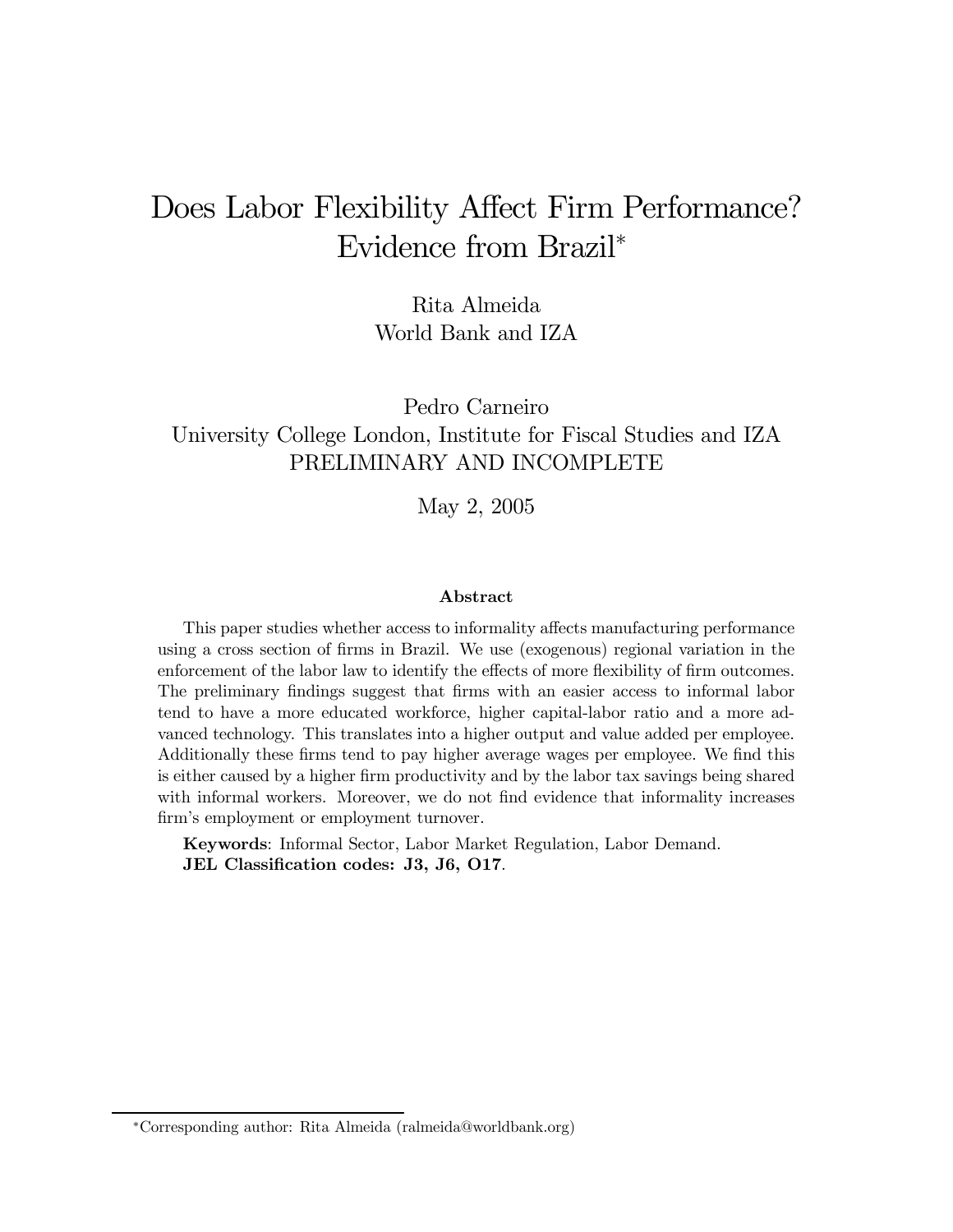## 1. Introduction

Throughout the world, governments and legislators trade-off the benefits of social protection against the efficiency costs of rigid labor markets when designing labor regulation. There is now important evidence that stringent labor market regulations have important efficiency effects both for developed and developing countries.<sup>1</sup> But a more stringent labor market regulations also increases the incentive of firms to avoid these regulations by hiring informal workers. The informal economy has a considerable size in most countries of the developing world. Informality may leave the poorest workers in the economy in a very vulnerable position since they cannot benefit from the social protection regulations established by the governments of their countries. This is a major source of preoccupation for policy makers. Moreover, any type of behavior that corrupts the rule of law is damaging of the institutions of an economy, and of its long run economic growth. Finally, the sustainability of informal markets is often associated with bribes being paid to corrupt public officials, which corresponds to a transfer of resources from the general public to government bureaucrats. There is, however, a neglected and positive aspect of informality. It is possible that if firms and workers were not able to escape taxes and regulations the output and employment of the economy would be much lower and that poor workers were not able to find employment although they cannot benefit from basic social protection. Informal workers are a source of unregulated employment for firms who benefit from low cost workers and flexible employment practices, which in general will contribute for better firms performance. The benefits of informality are in some sense the costs of regulation, which trades-off social protection and economic flexibility.

This paper quantifies the importance of access to informal labor markets for the performance of manufacturing firms in Brazil in 2002. Brazil has a large and increasing informal sector. Moreover, there is a close relation between informality and poverty.<sup>2</sup> The country

<sup>1</sup>Heckman and Pages (2003) survey evidence for latin america. The evidence strongly suggests that a restrictive labor market regulation decreases labor flexibility and reduces employment, turnover and bias employment composition towards more skilled workers.

<sup>&</sup>lt;sup>2</sup>According to the national statistics office, in 1999, there were 36 million of wage earners in the private sector, of which 40% were informal workers. About 51.3% of the poor belong to households whose head is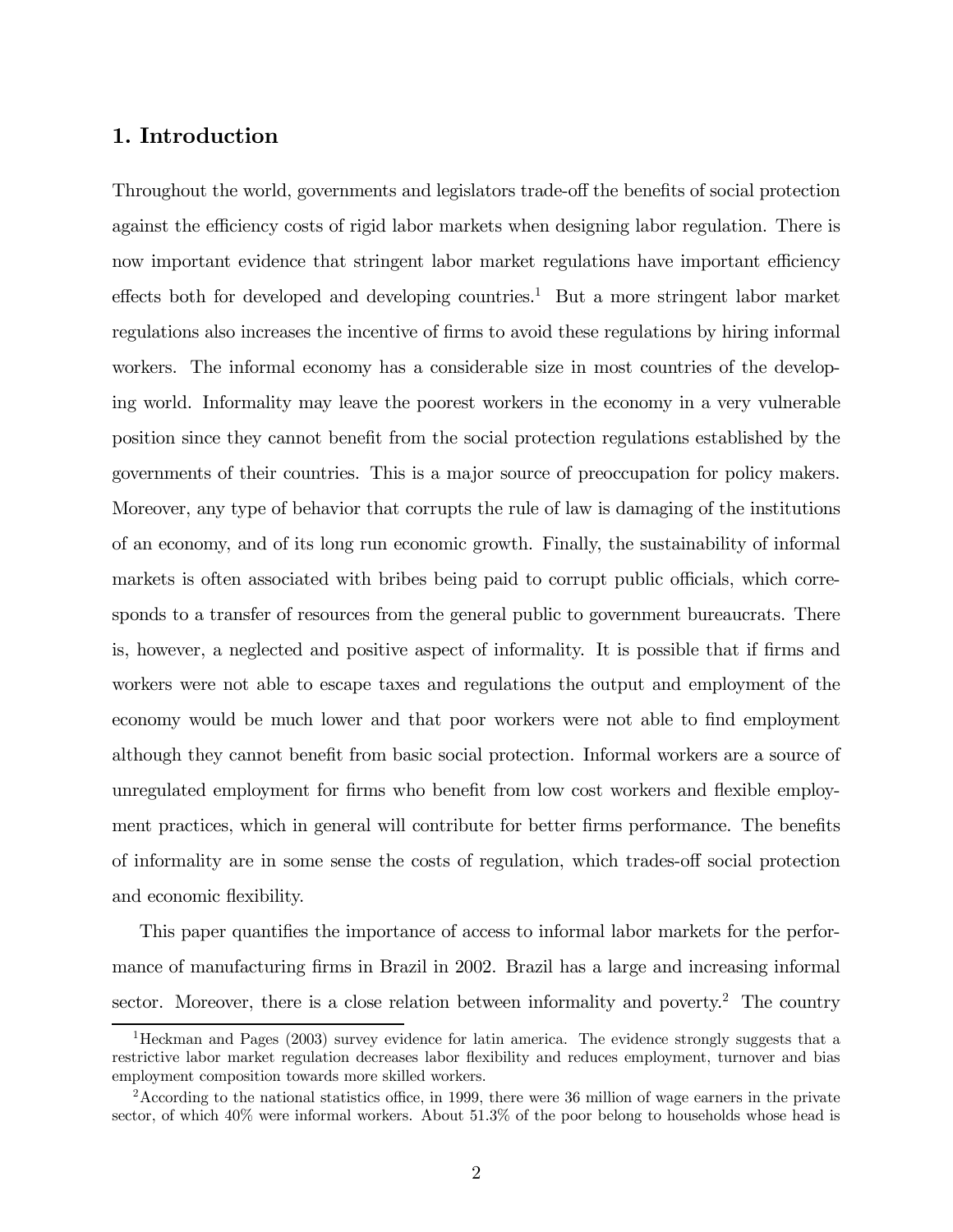also has a long tradition in a very restrictive labor market regulation, which was reinforced by the 1988 constitution (annex 1 presents a description of labor regulations).3 According to the Doing Business data set collected by the World Bank, Brazil ranks third in the least flexible economies labor regulations. The *de jure* labor regulation in Brazil (i.e., what the labor law prescribes) is set at the national level. However, the enforcement of the labor regulations, through labor inspections and fines, is done at the regional level by regional branches of the ministry of employment. Therefore, firms located in different regions are likely to face a very different enforcement of formal labor contracts. This gives rise to cross sectional variation in the *de facto* labor law that can be used to identify the effects of more flexibility of firm outcomes. We will use regional variation in the fines administered by labor market inspectors as a source of exogenous variation in the costs of informality. The intuition behind our procedure is simple. Assume that we were able to increase the cost of access of some firms to informal labor markets (say, by increasing the number of fines administered by public officials). This decrease in flexibility is likely to affect total employment and firm's investment decisions.4 Ultimately, it will also affect the output and productivity.

Related to our paper is the literature that looks at the consequences of restrictive labor market regulations on aggregate performance. A large part of this literature uses cross country variation to identify the effects of more restrictive labor regulation on aggregate outcomes (see e.g., Boeri, Nicoletti and Scarpetta, 2000, Forteza and Rama, 2000, Botero, Djankov, La Porta, Silanes and Shleifer, 2003, Heckman and Pages, 2000). The findings suggest that stringent labor marker regulation hamper productivity growth. Scarpetta and Tressel (2004) suggest that this effect is stronger in the presence of wage rigidities and suggest that this happens through a reduction in the incentives for innovation and new technology adoption. More closely related with our work is Besley and Burguess (2003) that study the effects of labor regulation on firm output, employment investment and productivity in

in the informal sector.

<sup>3</sup>This annex was prepared following closely Barros and Courseuil (2001)

<sup>4</sup>An increase in informal labor costs reduces the relative demand for informal workers. But it also increases the average cost of labor in the firm (assuming the firm employs both formal and informal workers). The overal effect on formal employment is ambigous but informal labor should decrease.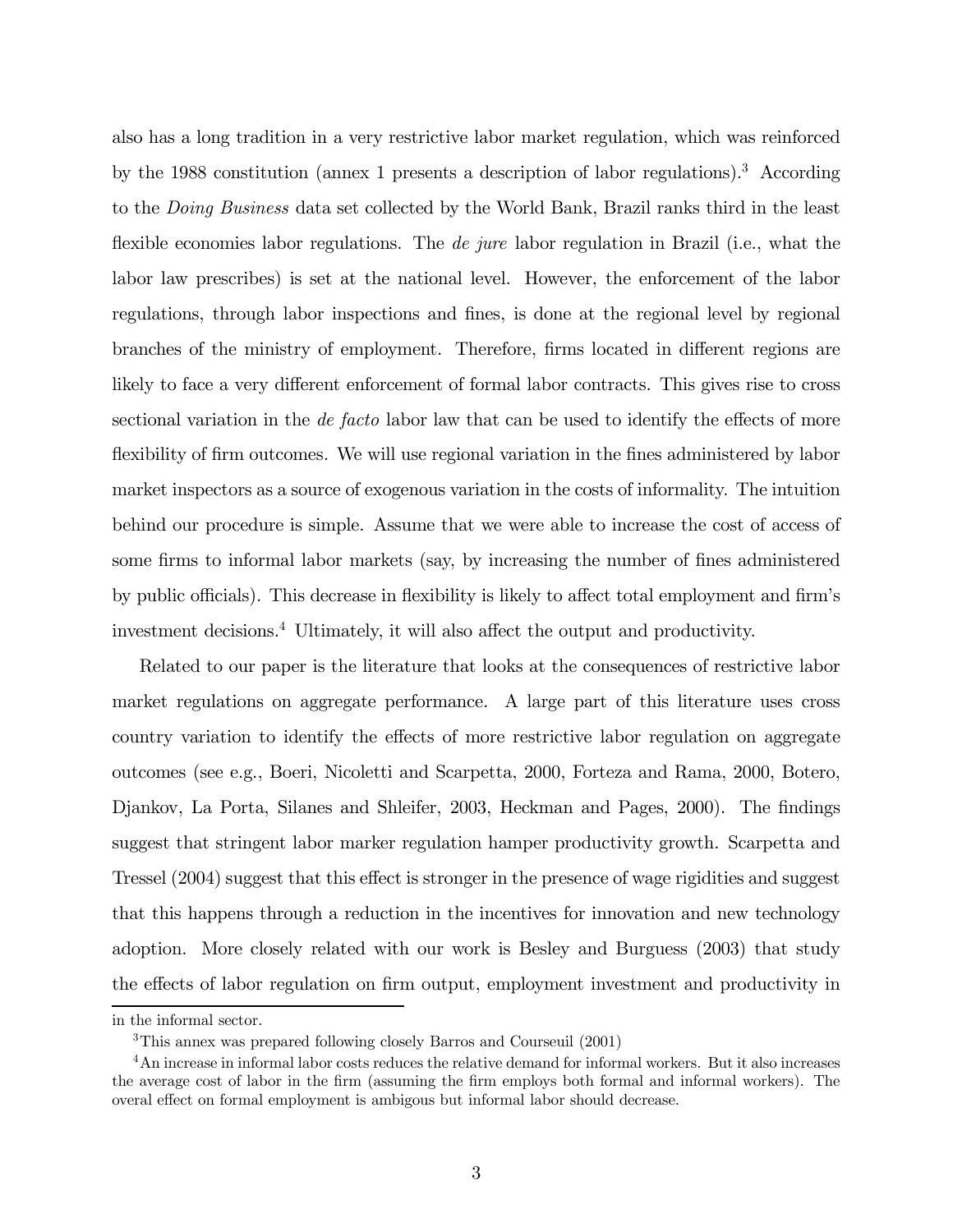manufacturing using regional data. Like them we also explore regional variation within a country. However, we focus on differences in enforcement of the law (not differences in law itself) and we use firm level outcomes (not regional data). Our paper is also related to the micro literature that focus on specific changes in labor regulations (see e.g. Heckman and Pages, 2003, Grubber, 1997 or Kugler and Kugler, 2005). Unlike this literature we look at the firm's use of informal labor, which is triggered by an overall restrictive labor regulation. The incentives might come from avoiding labor taxes or social security contributions mandatory in formal contracts or by not having to pay dismissal costs. Similar to our approch is Barros and Corseuil (2001) which look at the effects of a worker oriented change in the constitution . They do not find evidence of changes in the wage elasticity of demand or on aggregate employment turnover.<sup>5</sup> Finally, and also related to our paper is the literature on the determinants and causes of business informality (see e.g., Loayza,  $1997)^6$ .

We develop an econometric analysis to confirm whether access to informality affects manufacturing performance. The findings are consistent with the view that when labor market regulations are binding and law enforcement is not very restrictive, firms with an easier access to informal labor tend to have a more educated workforce, higher capital-labor ratio and a more advanced technology. This translates into a higher output and value added per employee. Additionally these firms tend to pay higher average wages per employee. We find this is either caused by a higher firm productivity and by the labor tax savings being shared with informal workers. Moreover, we do not find evidence that informality increases firm's employment or employment turnover. We use the Brazilian investment climate survey collected by the World Bank, which is unique to study this since it collects simultaneously information on firm performance and the use of informal workers by registered firms.

The paper is organized as follows. Section 2 describes the data used and validates the variables we use in the empirical work. Section 3 describes the reduced form equation. It

<sup>5</sup>Labor market regulations underwent significant changes in 1988 when the new constitution was enected in Brazil. Most of the changes increased the degree of worker's protection. They find that separation rates decreased for short employment spells and increased for longer spells.

 $6$ Loayza finds evidence that the government imposed restrictions on labor markets are positively related to the size of the informal sector and that the strength and efficiency of government institutions are negatively related to it.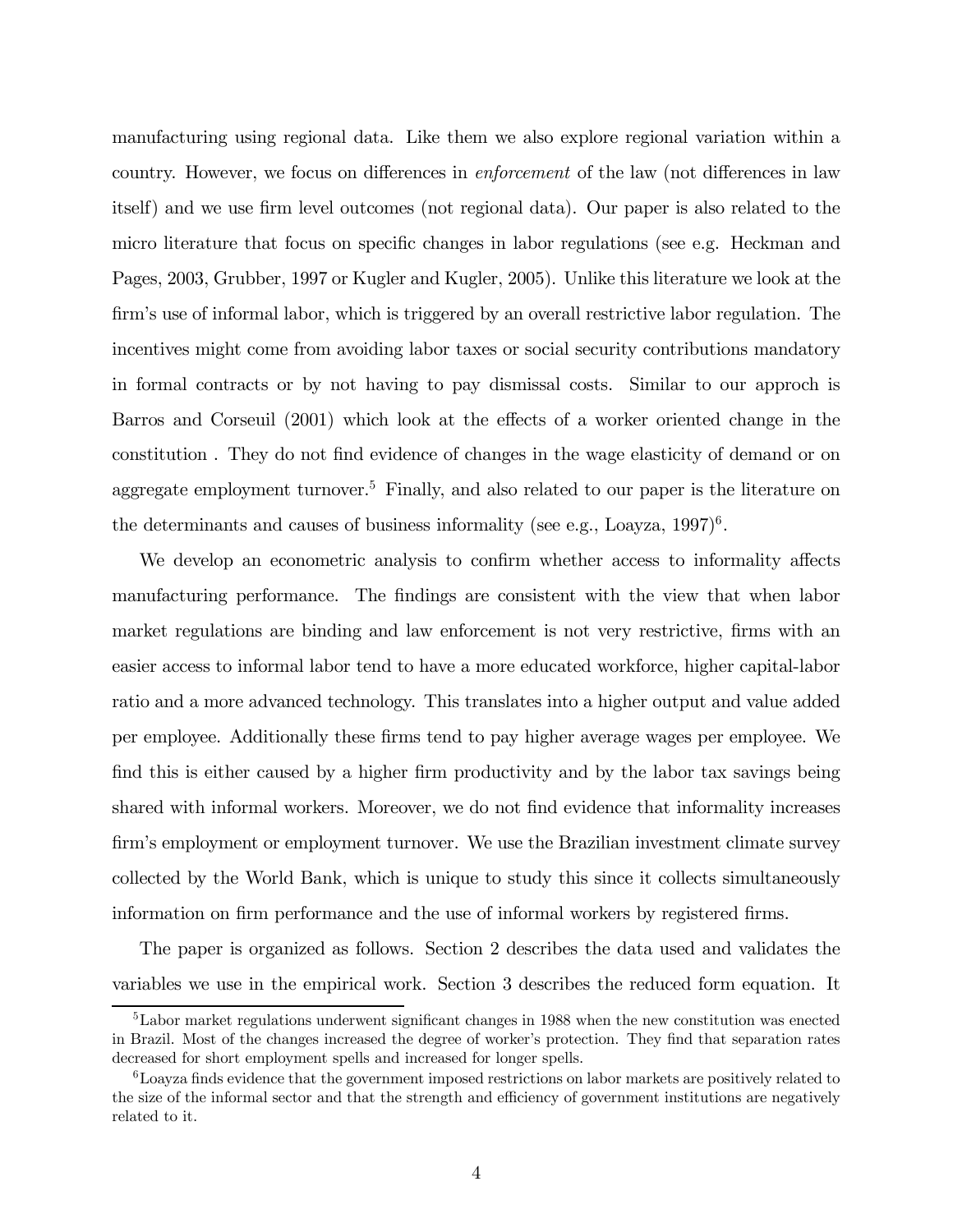also motivates the use of an exogenous change in cost of informality at the regional level as instrument for the use of informal workers. Section 4 describes the preliminary results for several firm outcomes and discusses the robustness checks. Section 9 concludes.

## 2. The Data

We use two sources of data. The information for the labor fines administered by the ministry of employment comes from the 2001 financial report of labor inspections published by the Brazilian ministry of employment. This administrative data is available for each region ("Estado Federal") in Brazil. The other data source is the Brazilian investment climate survey which was collected in 2002 by the World Bank. This survey is available with a similar format for several developing countries. The survey is part of a large World Bank project to understand drivers for firm competitiveness in manufacturing. The first part of the survey, collects information on different topics: general information about the firm and its manager, business environment and business relations, services and government regulations, labor and human resources, production capacity, planning and innovations, supplier and client relations, infrastructure and services inspections, finance. The second part of the survey collects balance sheet information for the 2000-2002 period. Because the survey is very detailed and collects information on subjective indicators, it is answered by the firm's manager.<sup>7</sup> The sampling frame was based on an industrial census from year 2002 and was restricted to selected sectors <sup>8</sup>. Only registered firms were included in the population frame. The selected industries together account for more than 75% of the entire manufacturing value added and employment in Brazil. The sampling procedure was such that the sample

<sup>7</sup> In the collection of this data the World Bank worked with a private survey firm to draw the sample and to train enumerators to visit the firms. The typical observation is based on a three-hour visit to the firm.

<sup>8</sup>The sectors included are food, textile, garments, chemicals, machinery, electronic equipment, auto components and wood products. Table A2 in the annex reports the distribution of firms that report information on informal workers by sector of activity. Sectors that report a higher incidence are low skilled/labor intensive sectors (clothing, shoes and furniture). Conditional on having informal workers, on average informality represents approximatly 36% of the permanent workforce. Informal workers are less likely to be found and are smaller proportion of the total employment in chemicals, machinery and electronic products. In our sample, these sectors are more likely to have a certificate of quality and are more likely to develop internally and /or jointly with costumers, suppliers new technology. These sectors also have more educated workers (40% of the workers have more than the bachelor degree vs 31% for the median in the sample) and higher wages.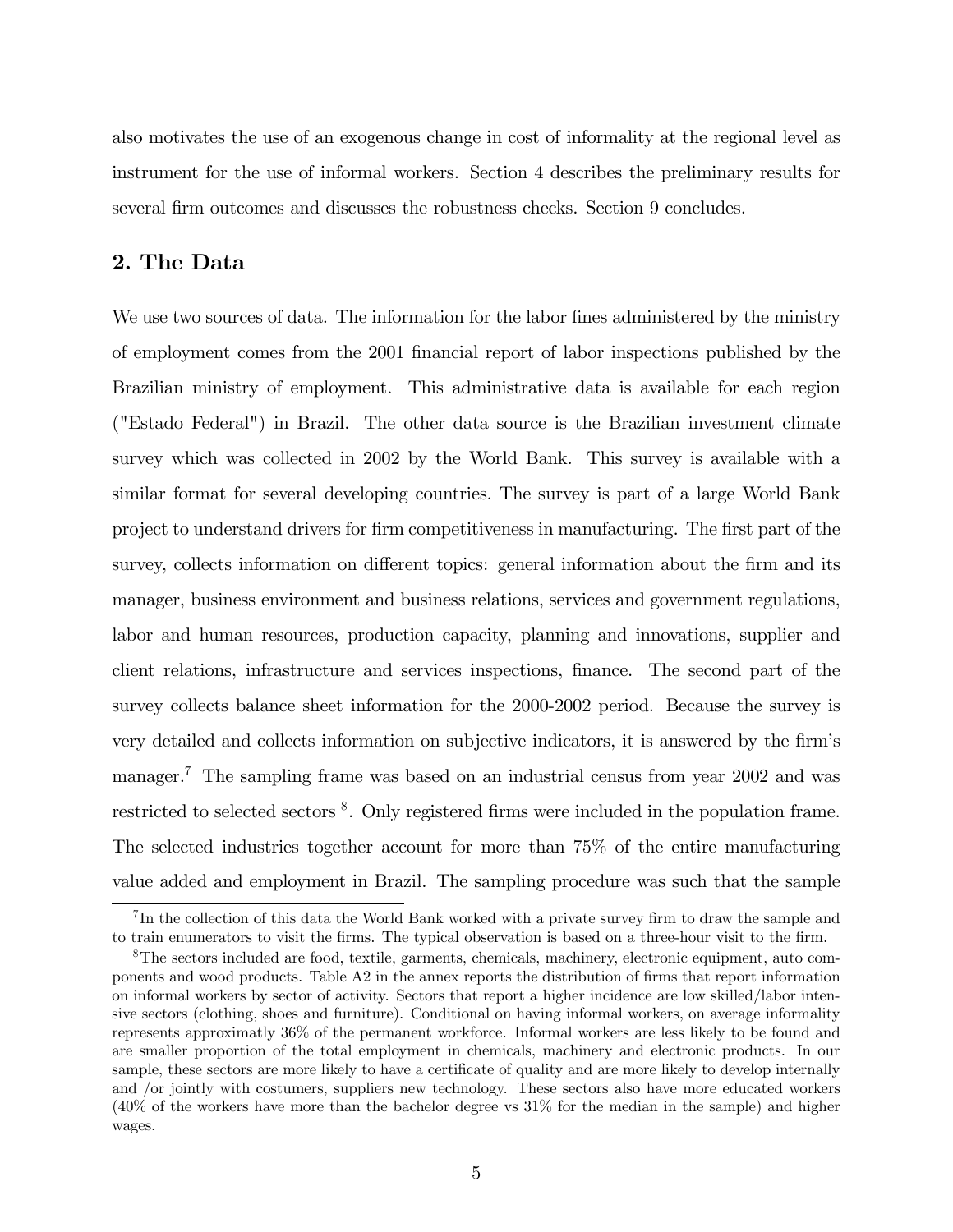of firms selected to be interviewed is representative of the industry, region and size. The final sample covers  $1,642$  firms and  $13$  regions.<sup>9</sup>

One uncommon feature of the data is that it collects information on the use of informal workers. The question is phrased indirectly to avoid implicating the respondent of wrongdoing: "Given the constraints to hire workers and the additional costs that it entails, in your opinion, what is the percentage of the permanent and temporary employment that is informal/unregistered in a typical firm of this size and in this industry?" (ICS). We will use this information to measure the degree of flexibility in the labor market of the respondent firm. About 10% of the surveyed firms do not report this information. However, most of these firms report information on other questions as sales, capital and other inputs. This missing information raises some questions relative to a possible sample selection. To address this issue, we check whether firms with missing information also decline answering other questions that also would implicate them in wrong doing. We did not find evidence that firms were avoiding all wrongdoing questions.10 We also compare the characteristics for responders and non-responders. Table A2 in the annex reports the coefficients of an OLS regression of a set of dependent variables such as firm age, size, value added, capital stock, profits and total investment. Firms that do not report data on informal workers do not statistically differ from firms that report this information. Together, we find this evidence suggestive of the representativeness of our sample.

We will assume that the answer is representative of the firm's *own* degree of labor informality. Similar questions have been used successfully in the micro corruption literature (Svensson, 2003), there may remain some doubts to the extent to which the answer to this question measures the degree of informality in the respondent firm. We present some pieces of evidence that support our use of this data. Firms are also asked to describe several business practices of major competitors. In particular, firms are asked to judge to what

<sup>9</sup> In the final sample we cover 13 "Estados Ferderais": Sao Paulo, Rio de Janeiro, Minas Gerais, Santa Catarina, Rio Grande do Sul, Parana, Goias, Mato Grosso, Ceara, Paraiba, Maranhao, Bahia and Amazonas.

<sup>&</sup>lt;sup>10</sup>In particular, the survey asks: "Recognizing the difficulties that many firms have to comply with their taxes, what is the percentage of the total sales that you believe a typical firm in your sector would declare?" About 70% of the firms that do not report information on informal workers do report information on this question.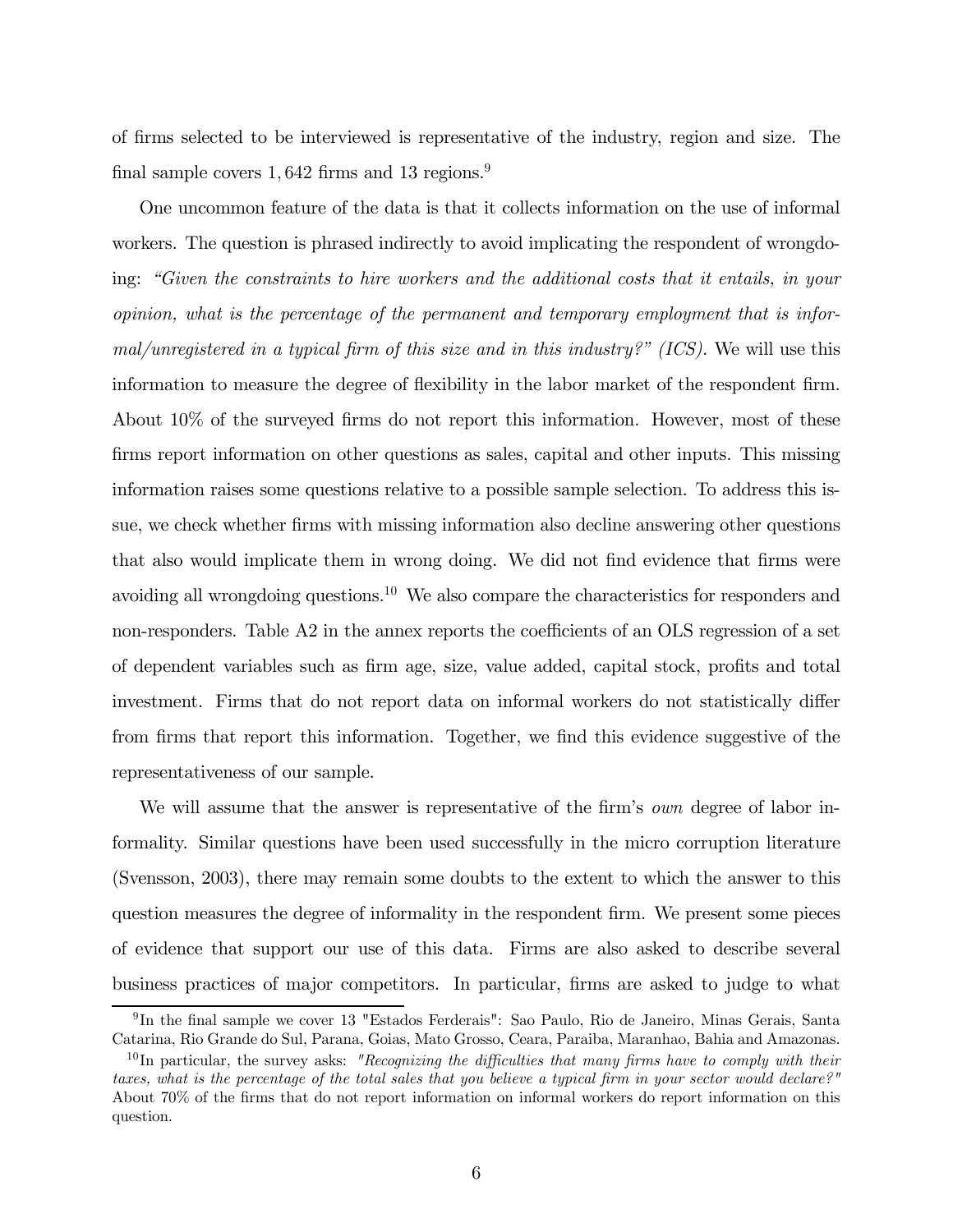degree their competitors comply with labor law. We find that several firms simultaneously claim that their competitors comply perfectly with labor law and declare that a similar firms would hire a positive percentage of informal workers. Such responses would be inconsistent unless firms that were similar to the respondent firm were not its major competitors (which is unlikely) or the percentage of informal workers reported correspondent to the degree of informality of the respondent. Firms are also asked whether they would like to change their workforce if they had no hiring or firing costs. We find that those firms that report that they would like to change their workforce (either increase or decrease) report a higher share of informal workers. Moreover, those firms that report that they do not change the workforce due to strict labor regulations are more likely to report informal workers. Finally, manager's are also asked to rank the importance of different obstacles to the firm's growth<sup>11</sup>. We find that those firms that report labor regulations as a severe obstacle are more likely to report informal behavior in the labor market. Finally, firms report how large are their labor costs, inclusive of a variety of taxes and social security payments. We find that firms that employ informal workers pay on average lower taxes and social security payments per employee than those that only hire legal workers according to our definition. If the answer to the question above were not the percentage of informal workers employed by the respondent firm this relationship would probably not take this form so clearly.

Table 1 presents the differences in our sample between firms that report a positive number of informal workers and those firms that report no use. The numbers in the table are the coefficients of a dummy variable that equals one if the firm reports using informal workers.12 Approximately 65% of the firms report using informal workers. These firms tend to be younger and smaller in terms of total employment, physical capital, value added, and

$$
y_j = \beta D_j^{\inf} + \sum \gamma_s D_s + \epsilon_j
$$

 $11$ In particular, the managers have to rank from 0 (no obstacle) to 4 (severe obstacle), among others, the following barriers: telecomunications, electricity, taxes, export regulations, labor regulations, corruption, crime, anti-competitive practices.

 $12$ We run a regression of the following form:

where  $D_j^{\text{inf}}$  is a dummy variable that equals one if the firm reports using informal workers and  $D_s$  are sector dummies.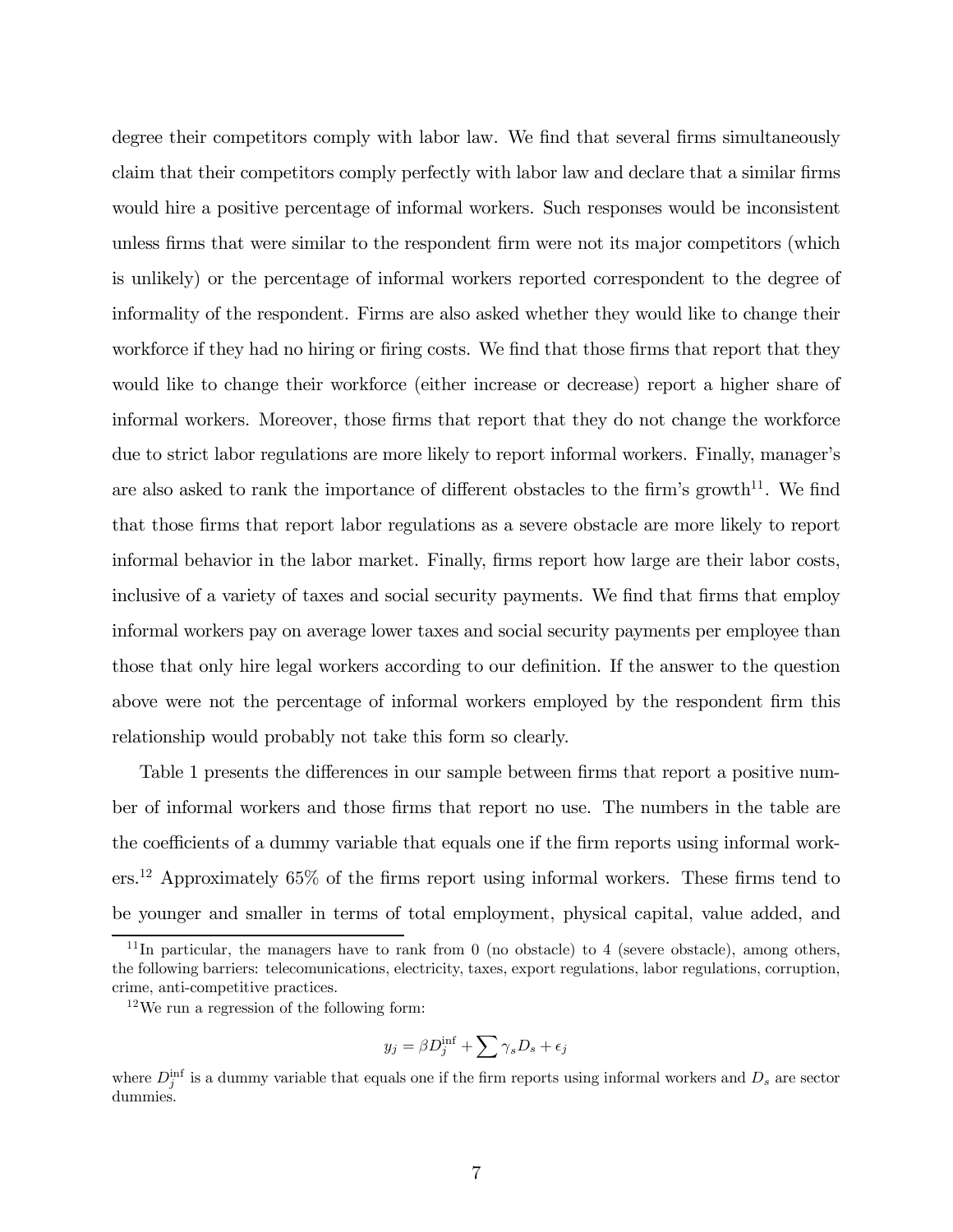profits. This disadvantage seems to be driven by their smaller size even though there is still a disadvantage in per capita variables for those firms that use informal labor (although not statistically significant). The workforce in these firms does not differ significantly in the gender and schooling composition. However, they are less likely to provide formal training to their workers.13 Firms with foreign ownership and that export are less likely to employ informal workers than firms that produce mainly for the domestic market. Firms that have quality certification for their products and firms that are licensed to use foreign technology are also less likely to hire informal workers. In sum, the results emphasize the fact that the larger and more technologically developed firms are less likely to hire informal workers. These results hold even after controlling for the 3-digit sector of activity, which suggests that is not driven by sector specific technology but it is rather related to firm specificities. Finally, firms which are more likely to hire informal workers report having had less labor inspections, are more likely to pay bribes to labor officials and pay less sales tax than firms that only hire formal workers.

## 3. Empirical Specification

We analyze the impact of flexibility of access to informal workers on a variety of measures of economic performance. We have data only for registered firms. We run cross section regressions of the following form:

$$
y_j = \beta i_j + \gamma x_j + \sum \delta_s d_s + \varepsilon_j
$$

where  $y_j$  is a (logged) outcome variable,  $i_j$  is a measure of flexibility in the labor market,  $x_j$  are exogenous firm variables that affect  $y_j$ ,  $d_s$  is an industry fixed effects and  $\varepsilon_j$  are firm unobservable characteristics that determine outcomes  $y_j$ . We measure flexibility with the share of informal workers in the firm.  $x_j$  includes the share of foreign owned capital, the share of state owned capital and the age of the firm. The sector fixed effects will capture all factors that are sector specific and are common to all states. A priori, and based on

<sup>&</sup>lt;sup>13</sup>Only 91 firms in the sample report having temporary workers in 2002 so we do not use this information.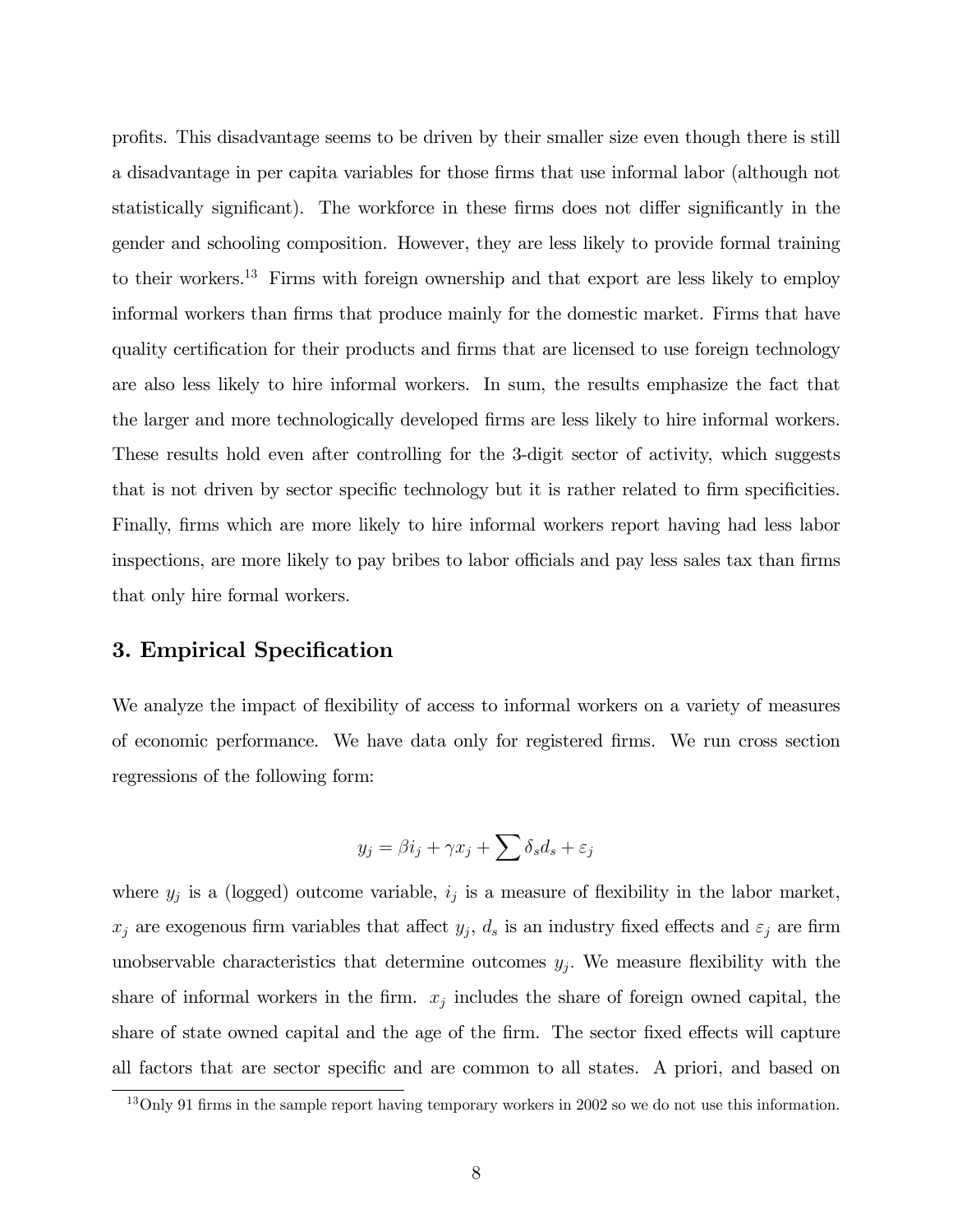the sign of the simple correlations reported in table 1, we expect that the worst performers (measured for example by sales per employee, value added per employee or the capital labor ratio) have higher shares of informal workers. However, one problem of measuring flexibility in the labor market with the share of informal workers in the firm is that firms make joint decisions on how much to produce, invest and on how many employees to have (formal and informal). In other words,  $i_j$  is likely to be endogenous to measures of firm performance so that  $E(\varepsilon_j | i_j, x_j) \neq 0$ . In particular, if these performance measures are related with firm's exposure, we expect to least squares coefficient to be downward biased.

One possibility is to find an instrument for informality at the firm level. We know that the degree of informality chosen by the firm is determined by the firm's benefits and costs of hiring informally. Informal contracts have several advantages over formal contracts. In Brazil, the monetary costs associated with taxes and non-wage benefits of formal labor contracts can be as high as 102% of wages. Informal labor is also associated with more flexibility since formal labor contracts demand a notification period in case of dismissal and severance payments. Firms will demand more informal workers the larger is their benefit of avoiding the labor regulation. On the other hand, the higher is the direct or indirect exposure of firms to labor inspections, the lower will be their incentive to avoid regulation. If firms engage in informal activities and if they caught by public officials, they typically have to pay a fine. We will explore regional variation in the *costs* of hiring informal workers to overcome the endogeneity of  $i_j$ .<sup>14</sup> One solution could be to use variation in the costs of informality at the firm level since some variables are observed in our data (like number of labor inspections faced by each firm, or whether the firm pays any bribes)<sup>15</sup> But firm reported inspections are likely to

$$
\hat{\beta}^{IV} = \beta + \frac{Cov(z, \varepsilon_j)}{Cov(z, i_j)} \geq \beta.
$$

<sup>&</sup>lt;sup>14</sup>The idea is simple. We want to find an instrument z that so that  $Cov(z, \varepsilon_i) = 0$ . There is no formal way to test  $Cov(z, \varepsilon_i)=0$ . In general, the sign of the bias of the IV estimator is given by:

Since the instrument is related with the costs of informality, we find that  $Cov(z, i_j) < 0$ . We can discuss the potential sources of the bias based on the sign of  $Cov(z, \varepsilon_j)$ . In particular we are more worried that  $Cov(z, \varepsilon_j) < 0$  since then the IV estimate would be overestimated  $(\hat{\beta}^{IV} > \beta)$ .

<sup>&</sup>lt;sup>15</sup>There is a strong and negative correlation between the share of informality at the firm level and the number of labor inspections in the firm. There is also a positive correlation between bribes paid to public officials and incidence of labor informality. Even though the survey asks direct information on bribes to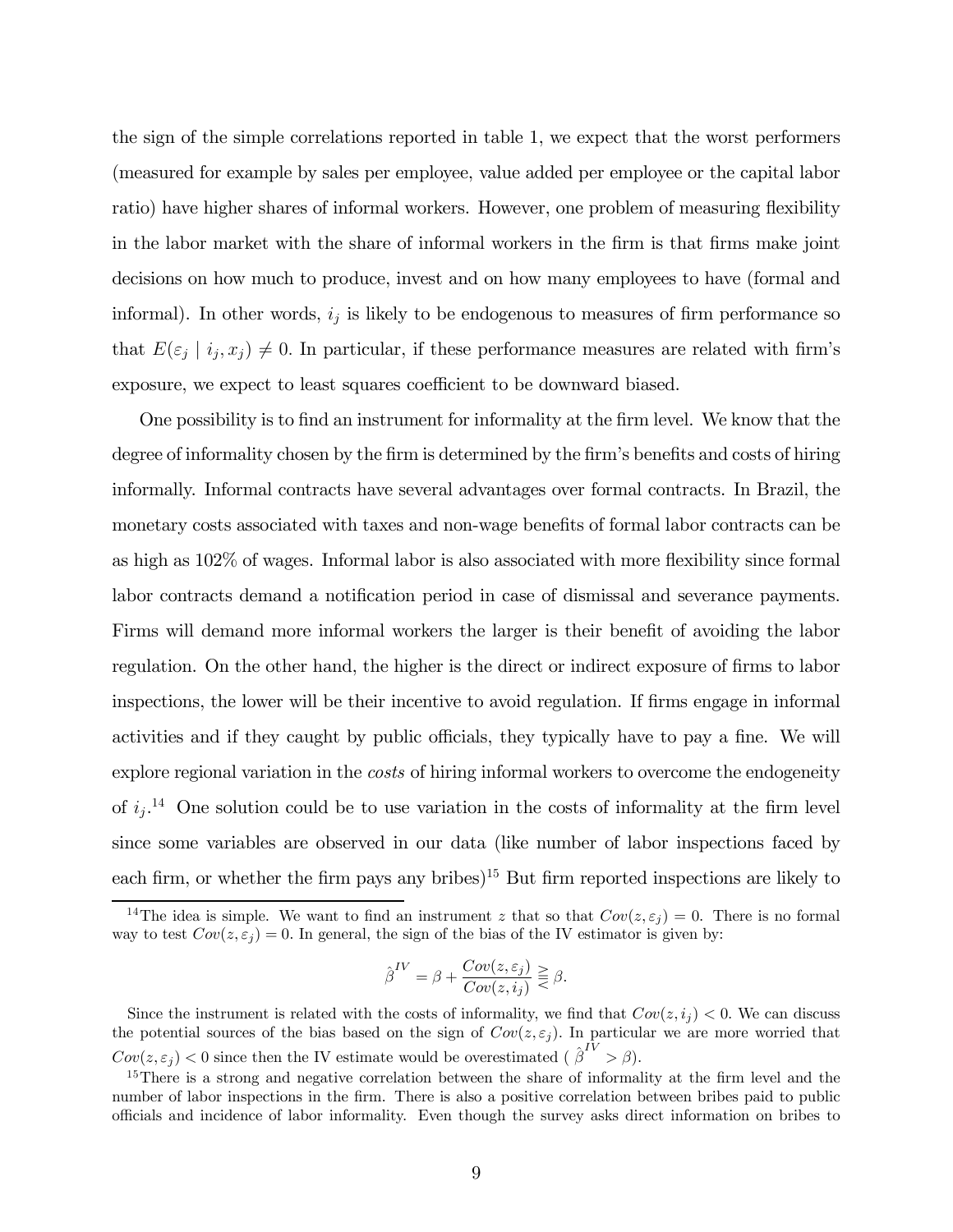be influenced through some form of firm behavior. Assume that larger and exporting firms are more exposed to labor inspections and, as a consequence choose fewer informal workers. This generates a negative correlation between firm performance and informality. However, this correlation does not mean that less informality causes better performance. The choice of labor inputs are jointly determined with firm performance so that it is very difficult to disentangle correlation from causality.

We propose as instrument for the degree of informality based on the *regional* variation in the costs of informality. In particular, we use the number of fines administered by the regional labor authorities. Our assumption is that fines at the regional level are correlated with the firm informality and that the level of informality at the firm level does not determine the level of regional fines. We lag one period to capture the gap between enforcement of the law and implementation. This regional variable that is likely to influence the institutional environment faced by firms operating in different geographical areas. Because regions with more firms will have more firms by construction, we normalize the enforcement measure by the number of firms  $16$ .

Table 2 presents the results for the first stage regression of informality on regional fines. The model is of the the following form:

$$
i_j = \theta \text{Fines}_r + \lambda x_j + \sum \rho_s d_s + \pi x_r + \epsilon_j
$$

where  $Fines<sub>r</sub>$  is the logged number of fines per firm in the region,  $x<sub>j</sub>$  includes the share of foreign ownership and the share of state owned ownership,  $d_s$  is a sector dummy variable and  $x_r$  controls for regional variables. The variable of interest is the effect of regional fines on the degree of informality. In column (1) we do not control for  $x_r$  and find that firms located in regions with more fines per firm have a lower share of informal workers. In particular, increasing fines per firm by one percent decreases the share of informal workers

labor inspections it is likely that there is under reporting.

<sup>&</sup>lt;sup>16</sup>We are also currently testing the robustness of the results to the instrument fines per employee. An alternative instrument could be firm level variables related to its past behavior, and that may influence the current cost of hiring informal workers. E.g., former state owned firms are unlikely to have employed informal workers in the past and inertia may make it costly to hire currently informal workers. Unfortunatly our data has only 9 firms that were previously state owned.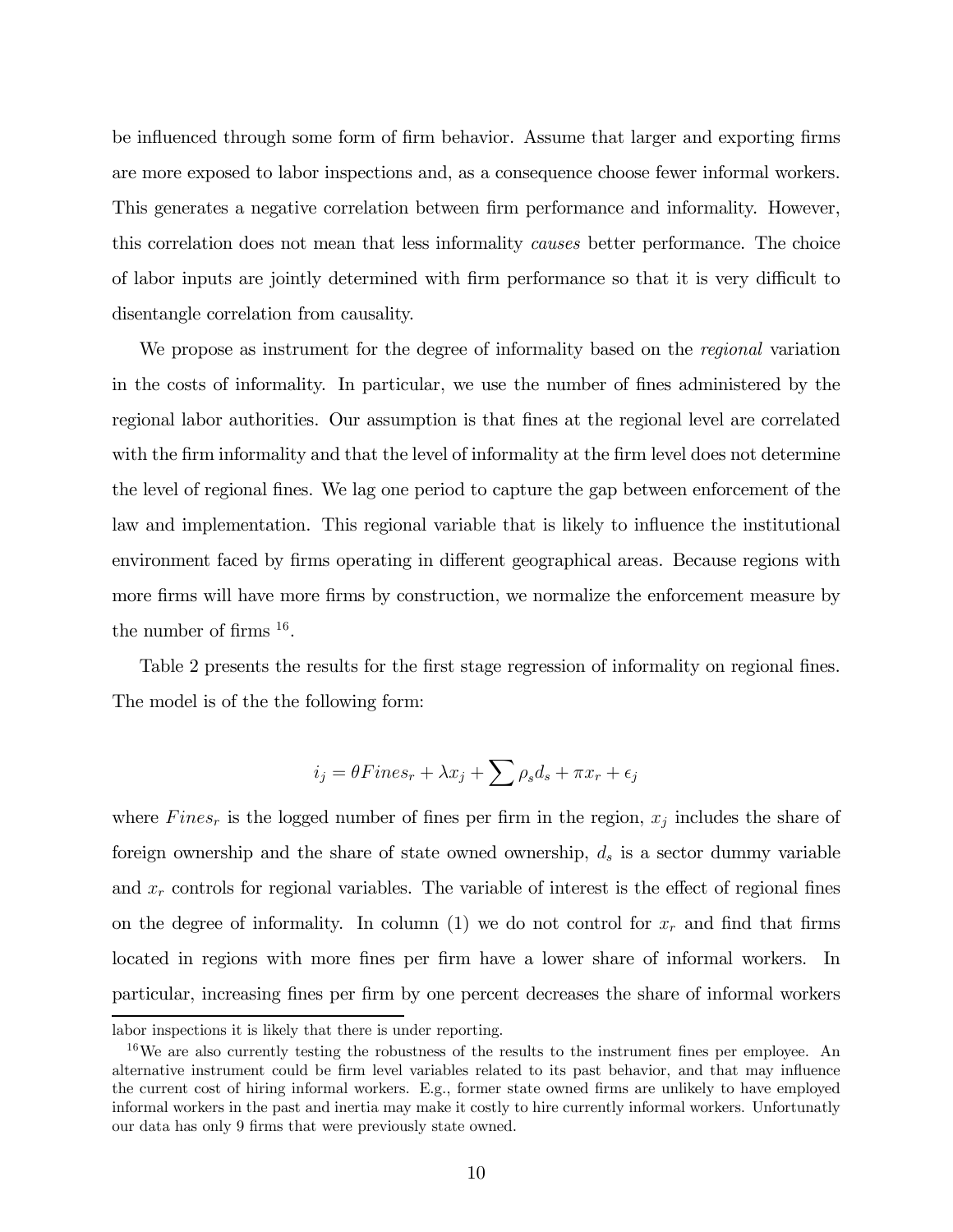by 2 percentage points. But, since we are using regional variation in the costs as instruments, we also need to control for aggregate variables that are likely to be correlated with informality and with fines. In particular, one could expect that the variation in fines is capturing two different effects. On the one hand, fines in some regions might be higher simply because the composition of firms in the region is different and the potential informality would be higher. E.g., take a region where firms are smaller, have fewer sales and valued added. This composition effect would determine a higher degree of potential informality in the region and regions with higher potential informality would have more fines. In this case, the effects of fines on informality in column (1) would be overestimated. To control for this, we include in columns (2) through (4) measures of potential informality. Column (2) includes the logged per capita value added in the region<sup>17</sup>, column  $(3)$  the logged regional population and column (4) a general regional index. The index uses information on per capita value added, share low educated workers in the region, share of whites and the average size of the firm in the region. <sup>18</sup> In sum, the results in table 2 suggest that regional fines explain variation in informality and that firms facing more fines tend to use less informal workers.<sup>19</sup>

#### 4. Results

#### 4.1. Basic Results

The preliminary evidence in this section suggests that firms with an easier access to informal labor tend to have a more educated workforce, higher capital-labor ratio and a more advanced technology. This translates into a higher output and value added per employee. Additionally these firms tend to pay higher average wages per employee. We find this is either caused by a higher firm productivity and by the labor tax savings being shared with informal workers. Moreover, we do not find evidence that informality increases firm's employment or

<sup>&</sup>lt;sup>17</sup>We conjecture that richer regions, have better performing firms that are less likely to engage in informal behavior since they are more exposed to being inspected and paying fines. Therefore, not controlling for this effect would generate an upward bias in our estimates of fines on informality.

<sup>&</sup>lt;sup>18</sup>The reason we construct an index is because in our sample we only have 13 regions therefore we cannot have an instrument with regional variation and several other variables with regional variation. The share of females and whites is taken from the Brazilian household level data (PNAD, 2002).

<sup>&</sup>lt;sup>19</sup>It is important to note that while informality ranges from 0 to 100%, regional fines per firm vary from 0 to 3.5 so that the support of our data only allows us to explore variations in informality from 0 to 7%.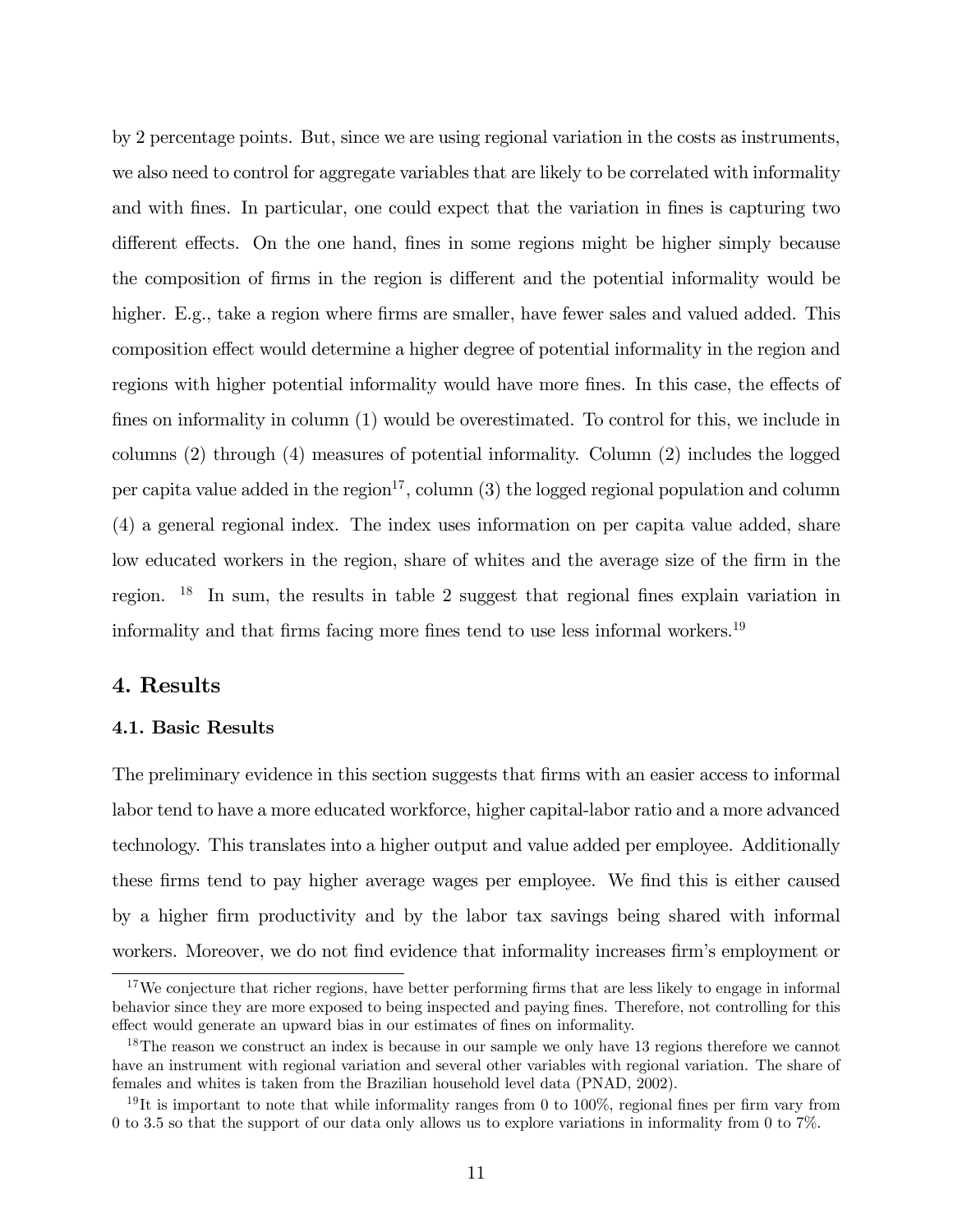employment turnover. 20 21

Table 3a presents the results for sales per employee, value added per employee, capital per employee and an index for technology.<sup>22</sup> Column  $(1)$  reports the OLS result. Columns (2) through (4) report the IV estimates. Column (2) controls for differences across regions in logged per capita value added, column (3) controls for logged population in the region and column (4) controls for the regional index. We find that in the least squares regression, firms with a higher share of informal workers tend to have slightly lower sales per employee, lower value added per employee as well as a lower capital stock per employee and a less advanced technology. Once we account for endogeneity, we find that firms with easier access to informal workers tend to have from 2% to 4% higher per capita sales. This advantage also translates into firms having a higher value added per employee (effect varies between 1.5% and 3.5%). Part of this advantage could be explained by firms having a better technology. We present suggestive evidence that this is the case. On the one hand, we find that firms facing lower costs for informal labor tend to have a higher ratio of capital per employee (even though this effect is never statistically significant at 10% level, the magnitude of the effect is large). We also find that firms with easier access to informal workers have a better technology, measured by the technology index.<sup>23</sup> Even though the capital - labor ratio and the technology index are endogenous in the productivity regressions, we included them just

 $^{20}$ We find three pieces of evidence that are closely related to employment turnover. First, the survey firms are asked how many additional workers they hire in their production peaks. We do not find evidence that firms facing fewer fines have higher share of additional workers hired in production peaks as a percentage of the overall employment of the firm. Second, we also do not find evidence that the variance of employment is higher in these firms. Third, if firms were to use informal workers mainly as a more flexible source of employment, they would be less likely to offer on the job training since the average tenure of the worker in the firm would be lower. Again, we do not find any statistically significant difference between firms that face very different costs of informality. The results are reported in the annex A3.

 $^{21}$ Unlike Pierre and Scarpetta (2005), we do not find that firms that make more use of informal workers (and that are more constrained by labor regulations) invest more in training and make greater use of temporary employment. In our data, less than 10% of the firms use temporary workers.

 $22$ To quantify the effect of informality on the firm technology, we construct a technology index capturing different dimensions of informality. It is based on the share of workers using computers on the job, on a dummy variable that equals one when the firm uses a licensing technology from foreign firms, a dummy equal to one when the firm has an international quality certificate for their main product and a dummy equal to one when the most important way for the firm to acquire new technology is developed within the firm.

 $^{23}$ We also quantified the effect of informality on investment at the firm level. The magnitude of the effect is also large but the coefficient, like in the capital-labor ratio, is never statistically significant. However, only approx. 60% of the firms report data for investment.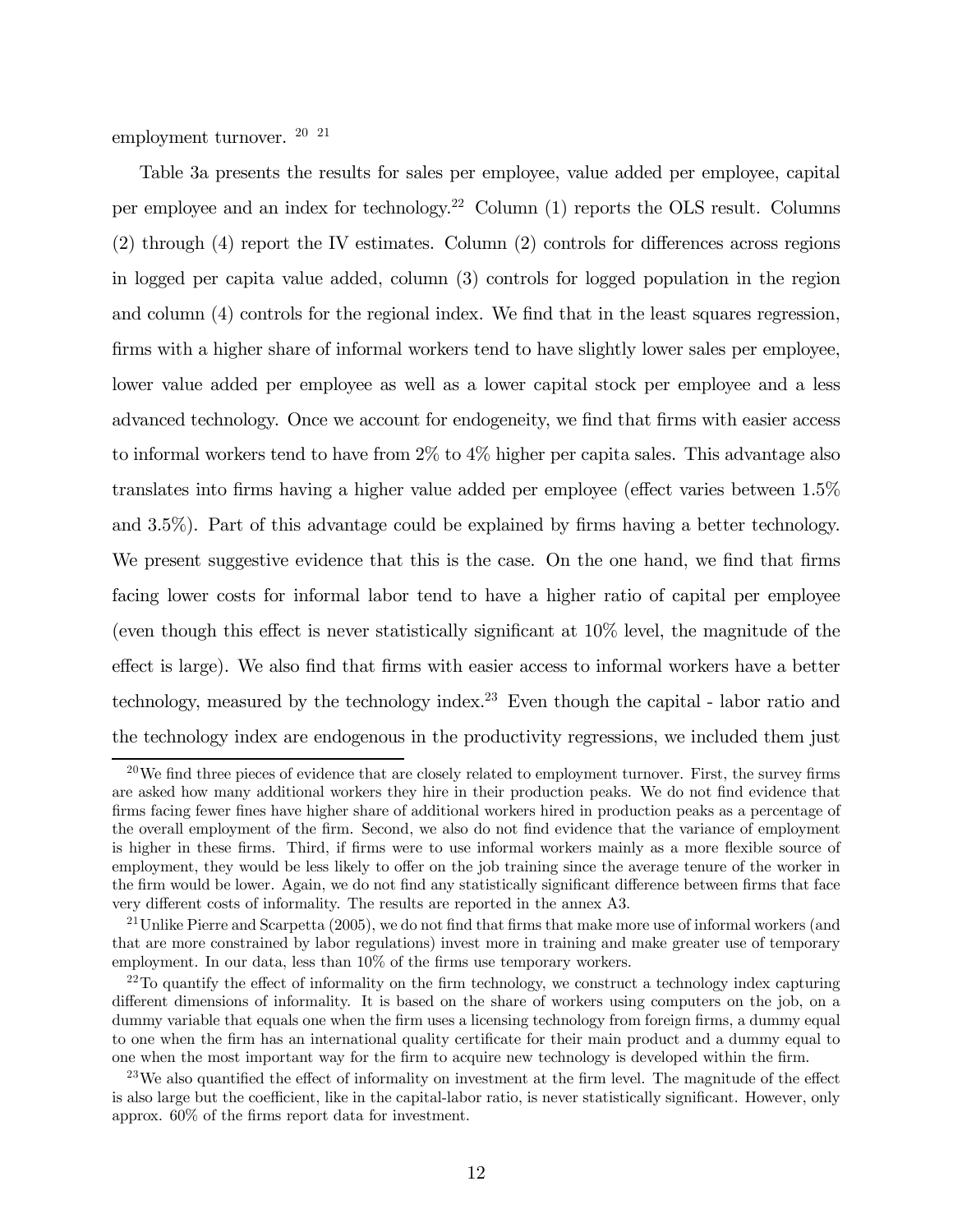to see if the coefficient is significantly affected. We find that the effect on productivity is reduced even though it is still positive and quantitatively important. Using specification  $(2)$ , the effect drops from the 3.9% reported to 1.7% when these two variables are included.

Table 3b presents the results for the relation between informality and the average cost of labor per employee, total employment and share workers with university degree. Preliminary evidence also shows that firms facing more (exogenous) inspections tend to pay higher wages per employee (these costs exclude labor taxes and social security payments).<sup>24</sup> We find that the association between the informality and the cost of labor becomes significant once we account for endogeneity of informality.25 However, the magnitude of the effect seems too large to be plausible. According with specification (4), where the coefficient is smallest  $(=0.07)$ , an increase in share of informal workers by 10 percentage points (aproximately 50% median in our sample) increases wages per employee in 70%. Even though there is no formal way to test if part of this increase is driven by the increase in value added, and ultimately in productivity, we included as explanatory variable the firm's value added and the share of high educated workers  $^{26}$ . The point estimate is reduced to approximately 5.5% but it is still statistically significant. Again, we find the effect still too high to be plausible. We are currently trying to reconcile the magnitudes involved since the values are clearly too large. One point that is worth stressing is that while informality ranges from 0 to 100, the instrument only ranges from 0 to 3.5, therefore, we can only identify effects of increasing informality from 0 to approx. 7%. Still, this translates into approx 21% higher value added and 77% higher wages.

#### 4.2. Robustness

In this section we present the robustness of the results to the inclusion of other variables in the regression. A valid concern could be into what extent our results are actually driven

<sup>24</sup>We do not find significant differences in the average number of hours worked.

<sup>&</sup>lt;sup>25</sup>The ratio of indirect labor costs to wages in our data is approximatly  $40\%$ . Firms with more informal workers have lower labor costs in our data (since they save on taxes and social security payments). A regression of labor taxes and social security payments on the share of informal workers is negative and significant.

 $^{26}$ Howevr, we are extreamlt cautious in reading these results since these variables are also endogenous and should not be included in the right hand side. We find this results merely suggestive.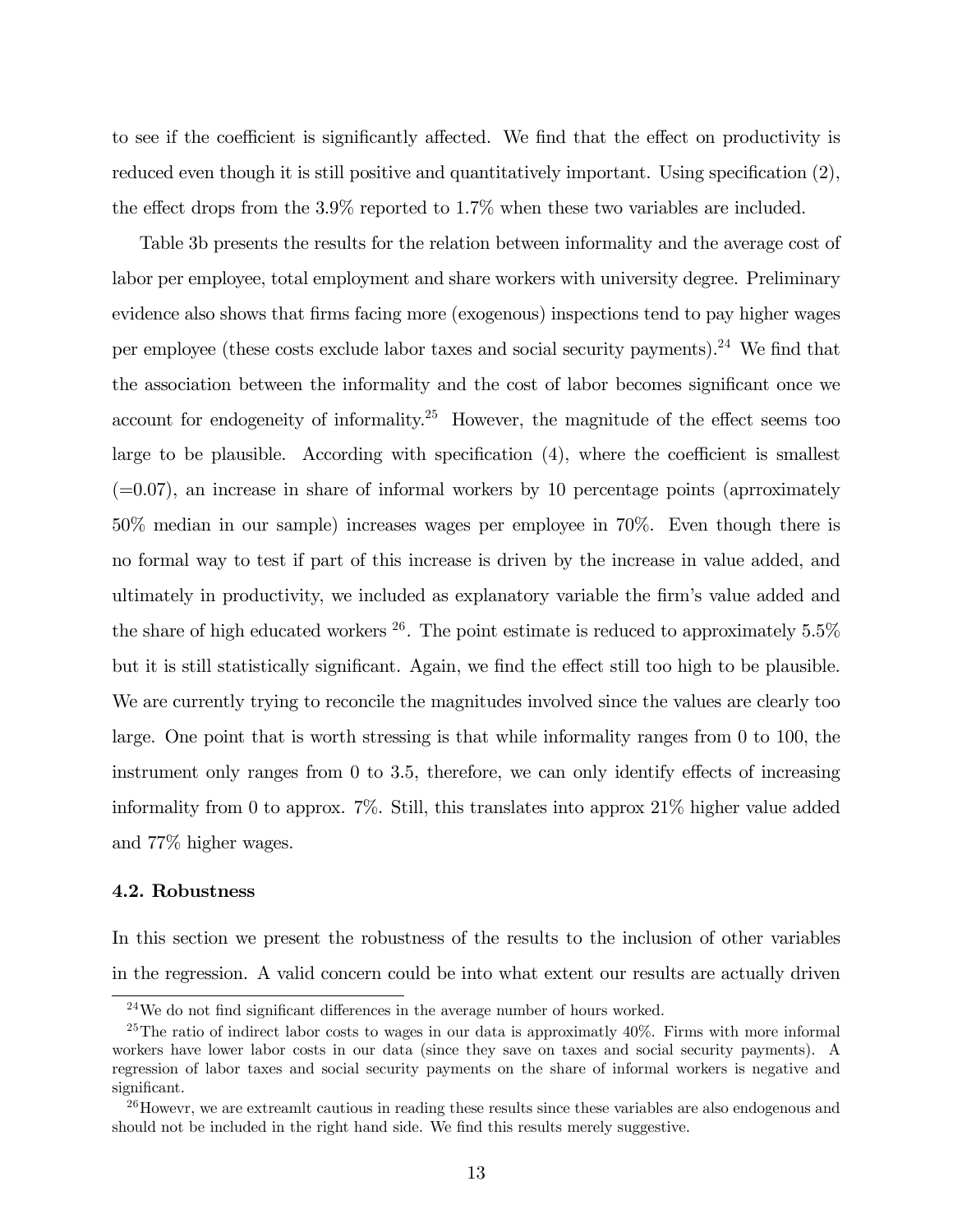by a more flexible access to labor informality and are not driven by other types of informal behavior in general. We address this concern in two ways. The first one is related to the manager's propensity to engage in informal behavior. This omitted effect would be positively correlated with informality and with performance so that our IV estimates would be overestimated. Column (1) of table 4 includes as explanatory variables human capital characteristics of the manager like gender, schooling, tenure and experience.<sup>27</sup> The second way to address this concern is to control for another types of informal behavior that are likely to be correlated with the outcomes and also with labor informality. The survey asks how much the firm reports for fiscal purposes and we include this as explanatory variable in the model.<sup>28</sup> We find that the two types of informal behavior, in the labor market and for fiscal purposes, are indeed positively correlated. Moreover, after instrumenting informality with labor fines, we find that fiscal evasion is not correlated with labor informality.<sup>29</sup> Column (2) reports the results after including this variable as explanatory variable and once again the results are robust. Finally, in columns (3) and (4) we include regional measures of the quality of the investment climate. We expect that firms located in regions with a better investment climate to be less likely to engage in informal behavior. To do this we use two subjective indicators. The first is the proportion of firms in the region reporting that the judiciary system does not accept bribes. The other is the proportion of firms in the region reporting that the regional government is effective in providing public services. We find that the higher are the proportion of firms the lower is the incidence of labor informality, controlling for other firm characteristics. Once again, the results are robust to the inclusion of these variables.

 $^{27}$ In the model are also included logged per capita value added, industry dummies, share foreign owned capital, share state capital and age of the firm.

 $^{28}$ The question is also phrased indirectly to avoid the respondent in wrongdoing. Please see footnote 13.

 $29$ The fact that tax evasion is not related with labor informality after being instrumented strongly suggests that the fines are capturing the effect of enforcement of labor laws.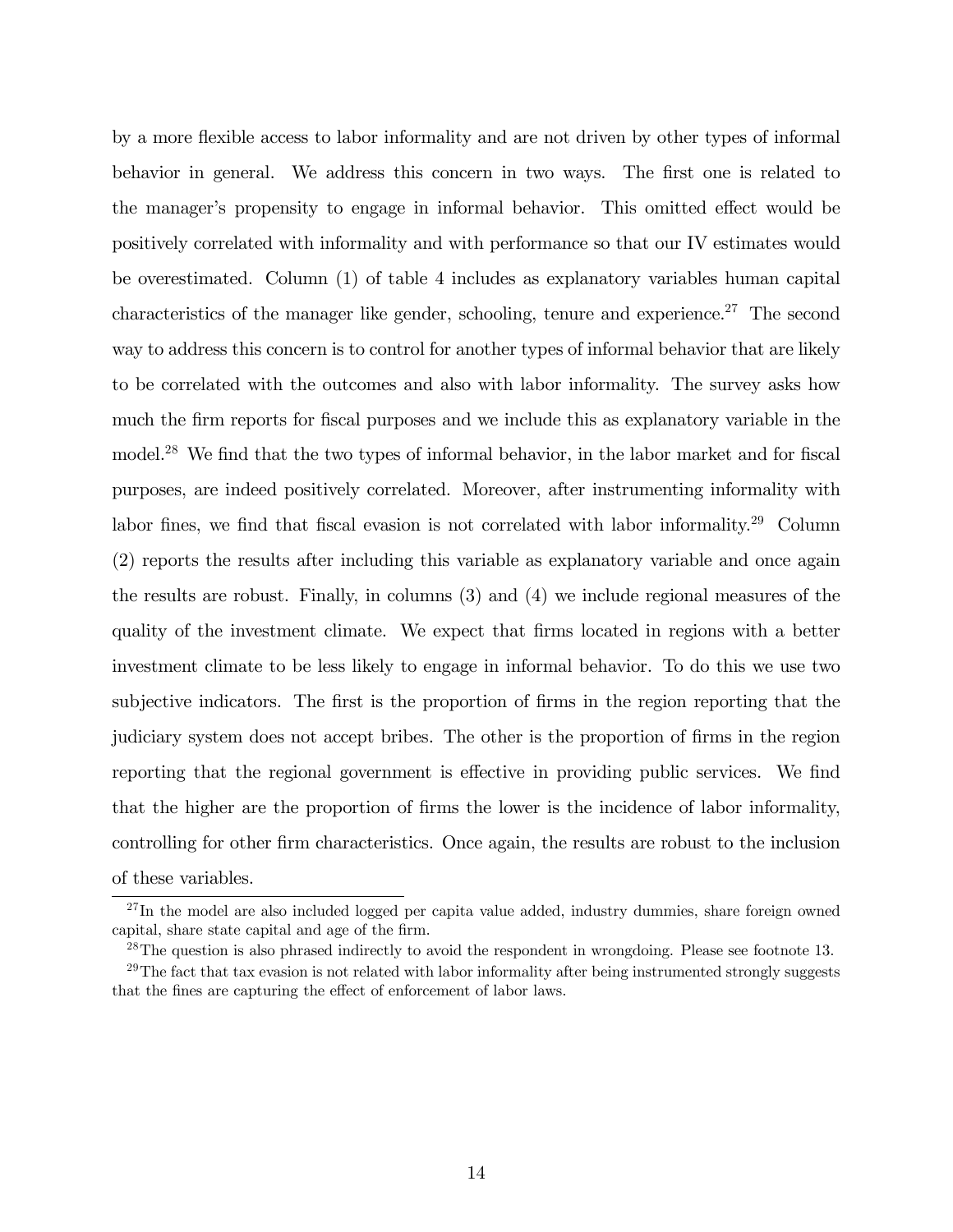## 5. Concluding Remarks

This paper studies whether access to informality affects manufacturing performance using a cross section of firms in Brazil. We use (exogenous) regional variation in the enforcement of the labor law to identify the effects of more flexibility of firm outcomes. The preliminary findings suggest that firms with an easier access to informal labor tend to have a more educated workforce, higher capital-labor ratio and a more advanced technology. This translates into a higher output and value added per employee. Additionally these firms tend to pay higher average wages per employee. We find this is either caused by a higher firm productivity and by the labor tax savings being shared with informal workers. Moreover, we do not find evidence that informality increases firm's employment or employment turnover.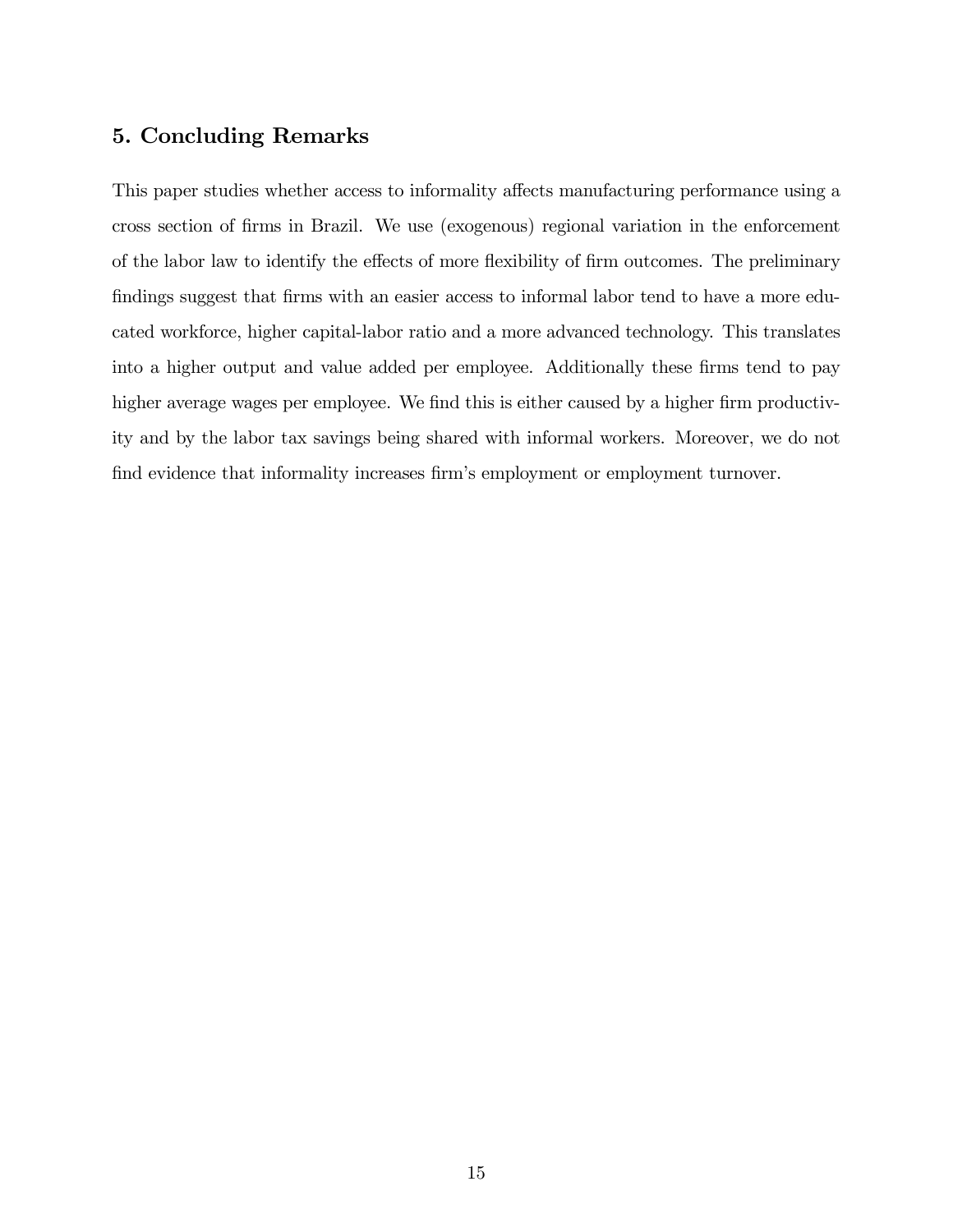## 6. Annex

# A. LABOR REGULATION IN BRAZIL AFTER 1988

The Brazilian constitution enacted in 1988 introduced several changes that affected labor market regulations. The new constitution gave more autonomy to unions, increased labor costs to the employer and the level of severance pay for unfair dismissals. <sup>30</sup> A worker with a legalized contract has several wage and non-wage benefits that must be supported by the employer. About 27.5% of the labor costs supported by the employer are in taxes plus the indirect benefits (e.g. contribution to social security, 30 days of paid holidays per year, contribution to the "FGTS"<sup>31</sup>, maternity and paternity paid leave). Moreover, unregistered workers do not have access to severance payments in case of dismissal.

The cost of dismissals have two components: cost of advance notice and severance pay for unfair dismissals $32$ . The notification period (between the notice and actual dismissal) is approximately one month. During this period, workers are given two hours per day to search for a new job. The firm still pays for the full wage but it is likely that the worker's productivity falls significantly. Workers that are unfairly dismissed must receive, according to the constitution, a severance payment made by the employer. In Brazil, there is a job security fund, FGTS, hat is accumulated while the worker is employed by a firm. The fund is administered by the government. Each month the employer contributes with 8% of current wage<sup>33</sup>. Therefore, the total amount in the fund at any given period is a function of tenure on the job and wage history of the worker. Workers have access to the money in the FGTS only if unfairly dismissed or upon retirement<sup>34</sup>. On dismissal, workers have access to their entire fund, including all funds accumulated in previous jobs, plus 40% of the employer's cumulative contribution to the worker's FGTS. After 2.5 years on the job the severance pay for unfair dismissals is approximately one monthly wage. Therefore, for job tenure smaller than 2.5 years the notification cost of dismissals tends to be larger than the severance payment.

The fact that dismissals are the only way to obtain the FGTS and that once dismissed, the worker receives immediately the severance pay, provides strong incentives for workers to induce dismissals whenever they want to quit. On the other hand, firms tend to reduce dismissals for large dismissals penalties (high wage - high tenured workers). The high firing costs also imply that firms become selective in the hiring process and this tends to reduce dismissals.<sup>35</sup> In sum, these extra labor costs and the increased flexibility of firing associated to formality become an incentive to the employer to hire informally.

<sup>30</sup>See Paes de Barros and Corseuil (2001) for details on current worker rights and for the rules governing the unions.

 $31$ The "Fundo de Garantia por Tempo de Servico" (FGTS) is a employee fund that is accumulated over the worker's life. The employee makes a monthly contribution of 8% of wage. The worker as the right to receive a monetary compensation if dismissed without fair cause.

 $32\,\text{We summarize}$  dismissal cost for workers whose job tenure is larger than 3 months. Before that unfair dismissals do not imply any penalty.

<sup>33</sup>Therefore, FGTS accumulates at approximatly one full monthly wage per year on the job.

<sup>34</sup>Workers can also use part of the FGTS to pay morgage or to pay large health expenses.

<sup>&</sup>lt;sup>35</sup>Barros, Corseuil and Foguel (1999) argue that firms and workers have incentive to collude to turn quits into dismissals. In this case, workers have access to the FGTS but firms do not have to pay any penalty. In this case, firms do not go to court.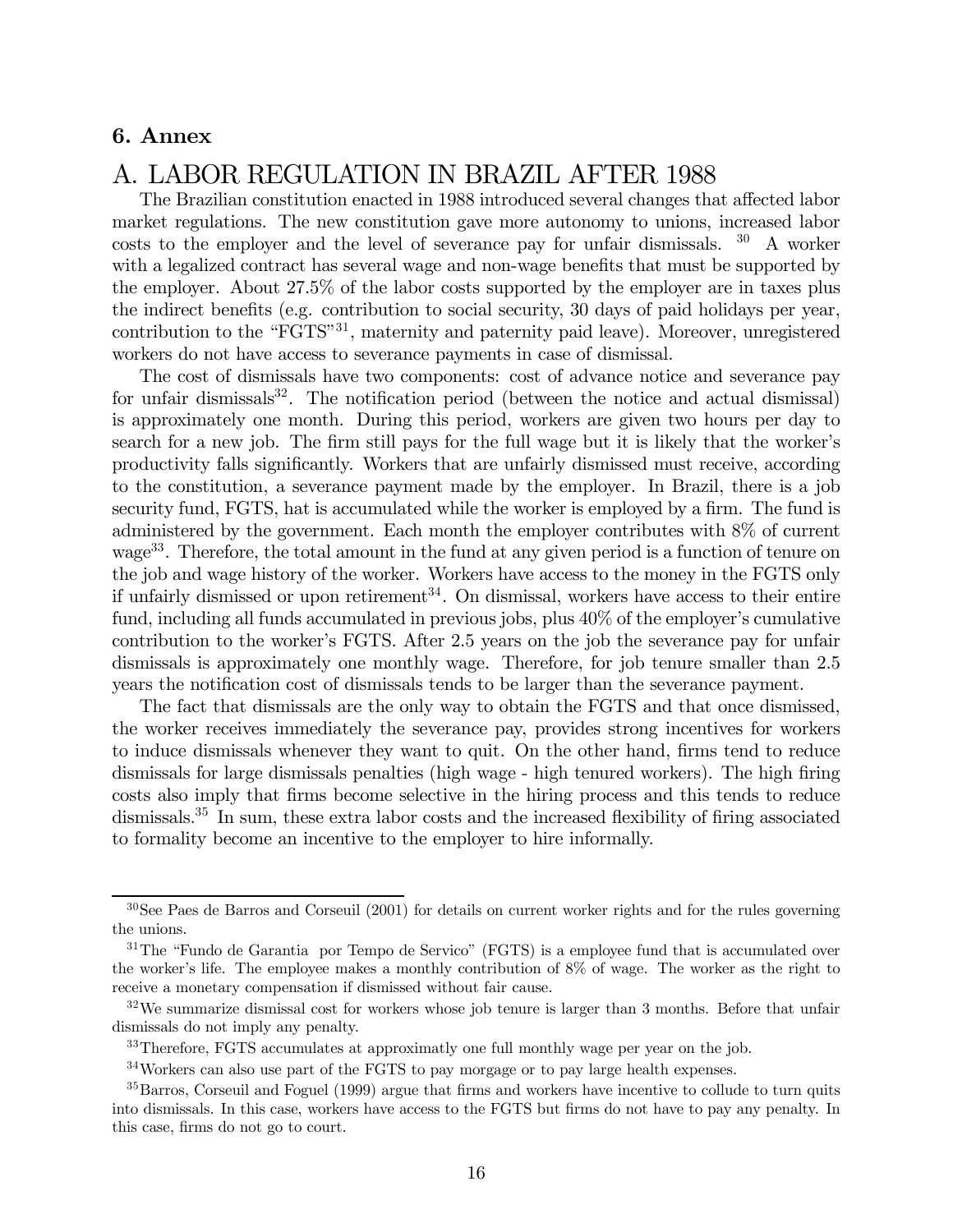#### TO BE COMPLETED...

## References

- [1] Barros, R. P., Camargo, J. M. and Sedlacek, G..1992. "Os Tres Mercados: Segmentacao, Mobilidade e Desigualdade". IPEA. Mimeo.
- [2] Barros, R. P. and Corseuil, C.. 2001. " The impact of regulations on Brazilian Labor Market Performance". Inter-American Development Bank Research Paper #R-427.
- [3] Barros, R. P., Corseuil, C. and Foguel, M.. 1999. " Os incentivos adversos dos programas de seguro-desemprego e do FGTS no Brasil". Rio de Janeiro, Brasil: IPEA. Mimeo.
- [4] Bertola, G.. 1990. "Job Security, Employment and Wages", European Economic Review, 34, 851-86.
- [5] Besley, T. and Burguess, R. 2004. "Can Labor Regulation Hinder Economic Performance? Evidence from India". Quarterly Journal of Economics, vol. 119(1), pages 91-134.
- [6] Boeri, T., Nicoletti, G. and Scarpetta, S..2000. "Regulation and labor market performance". CERP Discussion Paper No.2420.
- [7] Botero, Juan, Simeon Djankov, Rafael La Porta, Florencio Lopez-de-Silanes, and Andrei Shleifer. 2003. "The Regulation of Labor,"
- [8] Di Tella, R. and R. MacCulloch (2000) "The Consequences of Labor Market Flexibility: Panel Evidence Based on Survey Data" forthcoming European Economic Review.
- [9] Dollar, David, Giuseppe Iarossi and Taye Mengistae. 2001. "Investment Climate and Economic Performance: Some Firm Level Evidence from India" mimeo World Bank
- [10] Filho, N., Mendes, M. and Almeida, E.. 2004 "O Diferencial de Salarios Formal-Informal no Brasil: Segmentacao ou vies de selecao?". forthcoming. Revista Brasileira de Economia.
- [11] Heckman, James, and Carmen Pages, ed., Law and Employment: Lessons from Latin American and the Caribbean (Chicago: The University of Chicago Press for the NBER, 2003.
- [12] Kugler, Adriana. 2001. "The Incidence of Job Security Regulations on Labor Market Flexibility and Compliance in Colombia: Evidence from the 1990 Reform. in Heckman and Pages
- [13] Kugler, Adriana. and Kugler, Maurice. 2003. "The Labor Market Effects of Payroll Taxes in a middle Income country: Evidence from Colombia" . CEPR Discussion Paper No. 4046.
- [14] Loayza, N..1997. "The Economics of the Informal Sector: A Simple Model and Some Empirical Evidence from Latin America". World Bank Working Paper Series # 1727.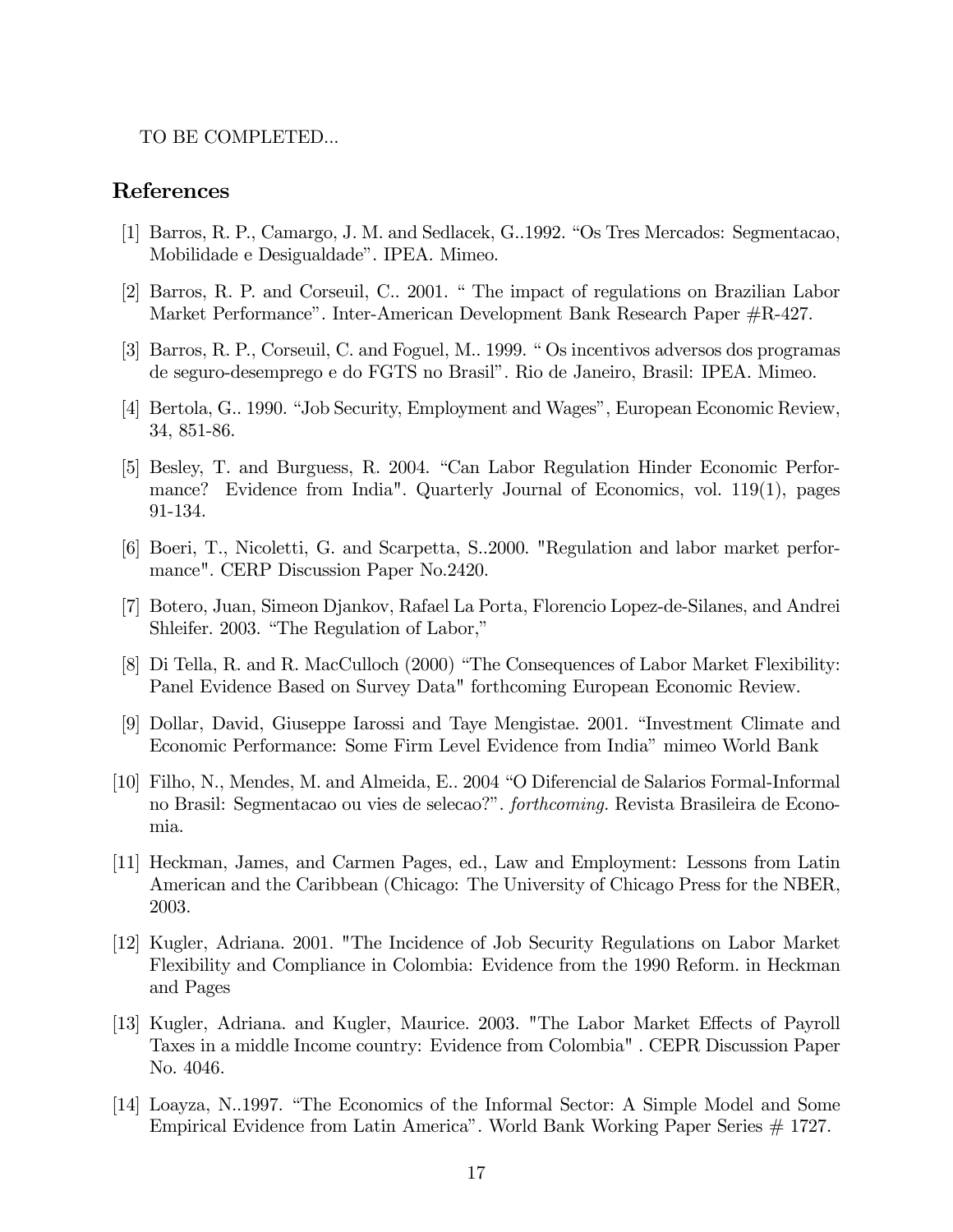- [15] Maloney, W.. 1998. "Are LDC labor markets dualistic?". World Bank Working Paper Series  $\#$  1941.
- [16] Maloney, W.. 2003 "Informality Revisited". World Bank Working Paper Series # 2965.
- [17] Nicolleti, G. and Scarpetta, S.2003. "Regulation, productivity, and growth : OECD evidence". World Bank Discussion Paper.
- [18] Pierre, G. and Scarpetta, S.. 2005. "Employment Regulations through the eyes of employers". mimeo.
- [19] Scarpetta, S. and Tressel, Thierry. 2004. "Boosting productivity via innovation and adoption of new technologies: any role for labor market institutions?" World Bank Discussion Paper.
- [20] Soares, F. V.. 2004. "Informal Labour Market in Brazil: Job Queue, Trade Liberalisation and Minimum Wage". Ph.D. Dissertation University College London.
- [21] Svensson, J.. 2003. "Who must pay bribes and how much? Evidence from a cross section of firms". Quarterly Journal of Economics, vol. 118, no. 1, pp. 207-230(24).
- [22] Tybout, J.. 2000. "Manufacturing Firms in Developing Countries: How well do they do and why?". Journal of Economic Literature, vol. 38 pp. 11-44.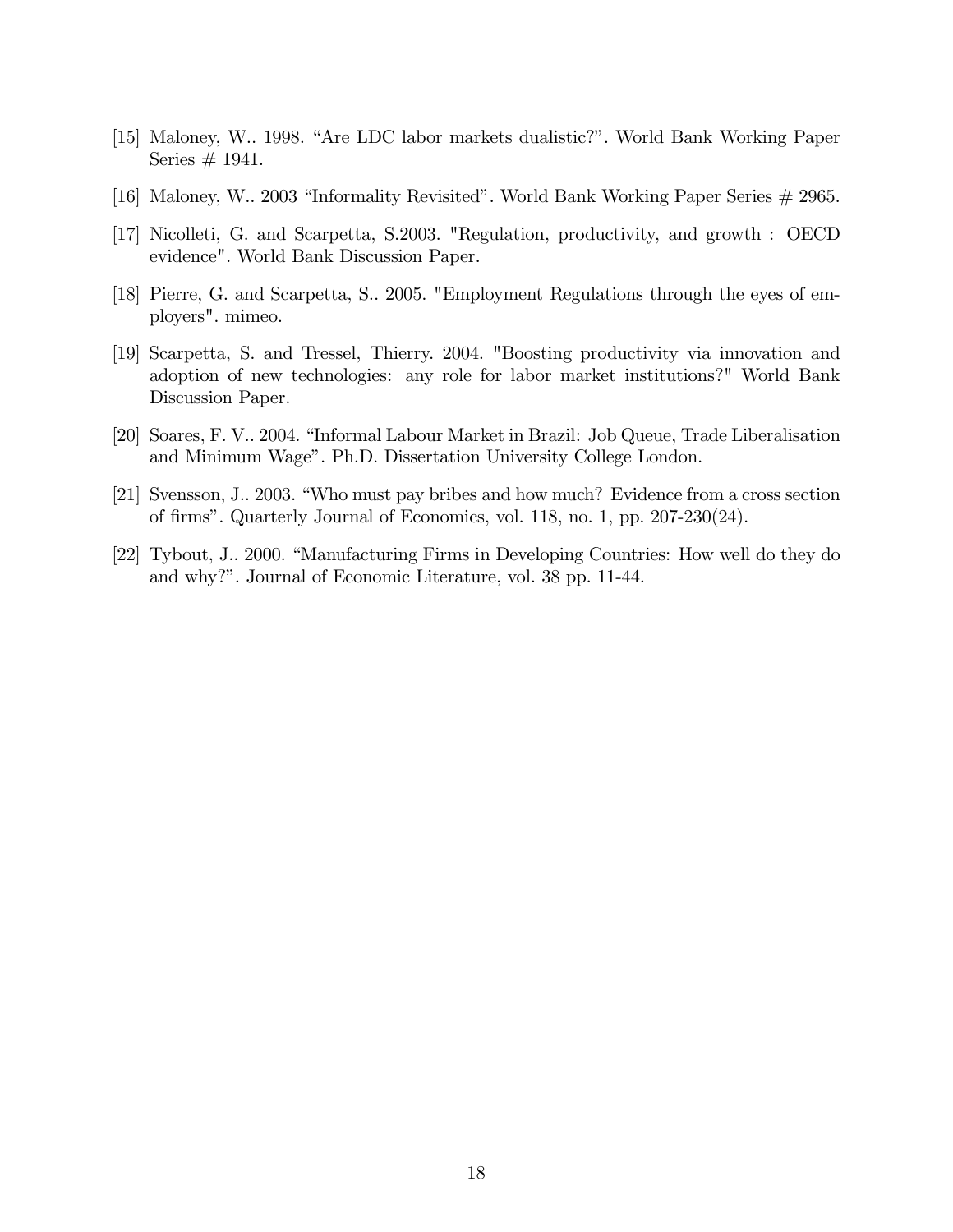Table A1: Distribution of Firms by Sectors

|                       |           | % firms with | Informal        |
|-----------------------|-----------|--------------|-----------------|
|                       |           | informal     | workers / total |
|                       | $#$ firms | workers      | workers         |
|                       |           |              |                 |
| Food products         | 115       | 49%          | 43%             |
| <b>Textiles</b>       | 90        | 50%          | 32%             |
| Clothing              | 412       | 78%          | 37%             |
| <b>Shoes</b>          | 155       | 74%          | 36%             |
| Chemicals             | 71        | 37%          | 33%             |
| Machinary             | 160       | 54%          | 30%             |
| Electronical equip.   | 67        | 51%          | 32%             |
| Auto components       | 122       | 53%          | 37%             |
| Wood related products | 290       | 73%          | 39%             |
| Total                 | 1482      | 65%          | 37%             |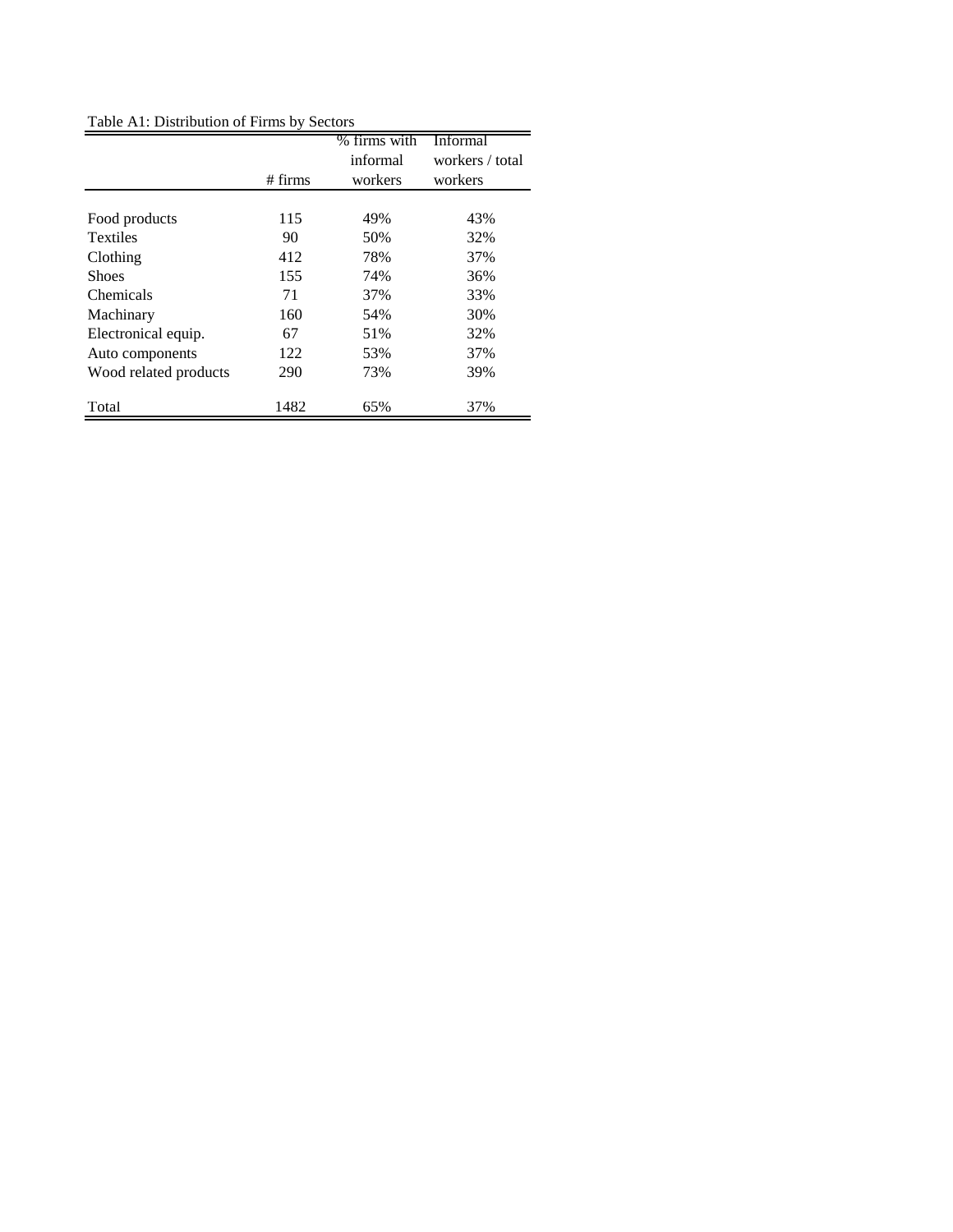|                     | Firms not reporting |      |
|---------------------|---------------------|------|
| Dependent Variable: | informal workers    | N    |
| Age firm            | 1.009               | 1642 |
|                     | [0.462]             |      |
| Firm size           | $-12.017$           | 1642 |
|                     | [0.688]             |      |
| Value added         | -288489.58          | 1486 |
|                     | [0.919]             |      |
| Capital stock       | -296720.049         | 1543 |
|                     | [0.700]             |      |
| Profits             | 697047.329          | 1574 |
|                     | [0.717]             |      |
| Investment          | -354727.374         | 923  |
|                     | [0.248]             |      |

Table A2: Are firms not reporting information on informal workers different?

Source: Brazil Investment Climate Survey (World Bank, 2002)

Numbers are the coefficient on a dummy variables taking value 1 if the firm does not report information on informal workers in an OLS regression with all the firms.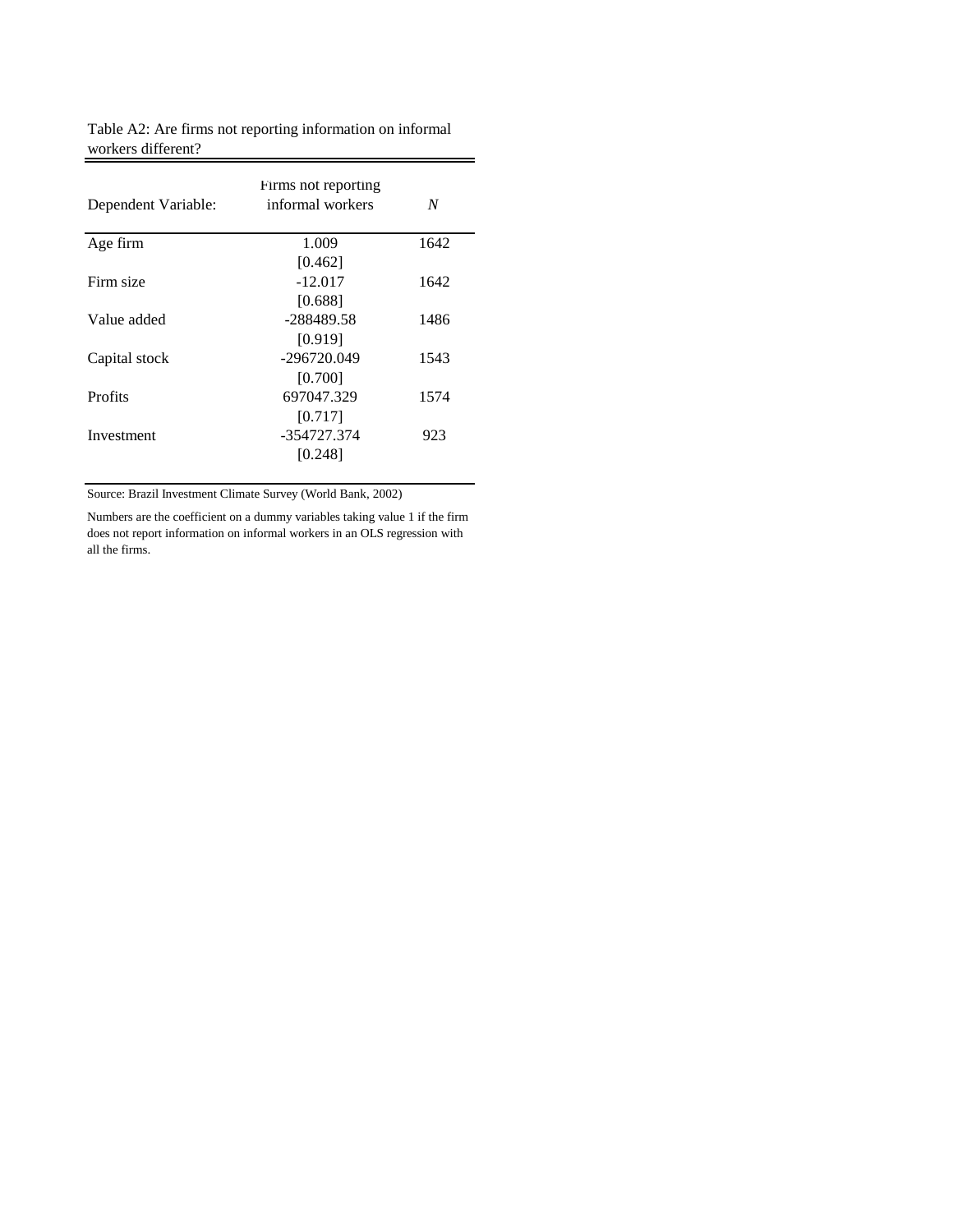Table 1: Summary Statistics

|                                   | Firms reporting positive |       |
|-----------------------------------|--------------------------|-------|
| Dependent variable:               | share informal workers   | Ν     |
|                                   |                          |       |
| Share informal workers            | 0.36                     | 1,482 |
|                                   | $[0.011]$ ***            |       |
| Age firm                          | $-4.64$                  | 1,482 |
|                                   | $[0.918]$ ***            |       |
| Total workers                     | $-129$                   | 1,482 |
|                                   | $[20.252]$ ***           |       |
| Capital                           | $-1,597,639.40$          | 1,396 |
|                                   | $[514, 631.301]$ ***     |       |
| Value added                       | $-6,493,163.12$          | 1,343 |
|                                   | [1888036.496]***         |       |
| Profits                           | $-3,491,685.60$          | 1,422 |
|                                   | $[1242191.117]***$       |       |
| Value added / total workers       | $-44,874.93$             | 1,343 |
|                                   | [40, 411.424]            |       |
| Capital / total workers           | $-4,884.97$              | 1,396 |
|                                   | [3,000.915]              |       |
| Profits / total workers           | $-3,084.13$              | 1,422 |
|                                   | [4,040.129]              |       |
| Share high educated workers       | $-1.75$                  | 1,482 |
|                                   | [1.305]                  |       |
| Share females                     | $-0.01$                  | 1,473 |
|                                   | [0.010]                  |       |
| On the job training (dummy)       | $-0.12$                  | 1,479 |
|                                   | $[0.026]$ ***            |       |
| Unionized workers (dummy)         | $-0.02$                  | 1,477 |
|                                   | [0.022]                  |       |
| Foreign ownership (dummy)         | $-0.04$                  | 1,482 |
|                                   | $[0.012]$ ***            |       |
| Export Intensity (dummy)          | $-0.18$                  | 1,476 |
|                                   | $[0.025]$ ***            |       |
| Quality of technology (dummy)     | $-0.10$                  | 1,480 |
|                                   | $[0.021]$ ***            |       |
| Labor inspections (self reported) | $-0.60$                  | 1,479 |
|                                   | $[0.181]$ ***            |       |
| Bribes to labor inspections       | 0.02                     | 1,482 |
|                                   | $[0.010]*$               |       |
| Share Sales declared tax proposes | $-14.0$                  | 1,404 |
|                                   | $[1.347]$ ***            |       |

Source: Brazil Investment Climate Survey (World Bank, 2002)

Numbers are the coefiicients of a dummy variable that equal to one if the firm reports a positive number of informal workers in an OLS regression on all the firms with non-missing data for informal workers.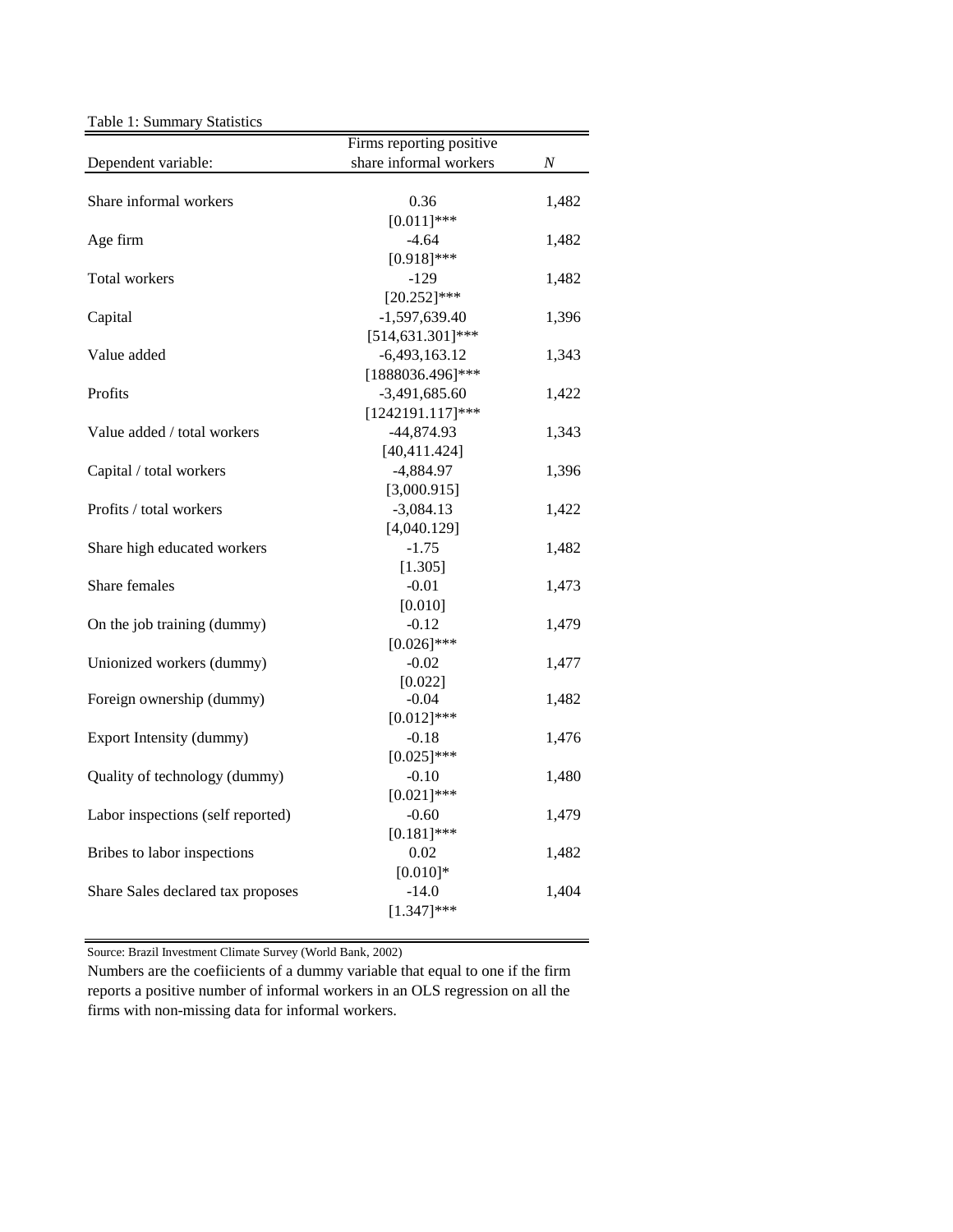| Table 2                                                             |
|---------------------------------------------------------------------|
| The effect of regional labor fines on the share of informal workers |

|                                      | (1)           | (2)           | (3)           | (4)          |
|--------------------------------------|---------------|---------------|---------------|--------------|
| Labor fines per firm in the region   | $-2.086$      | $-2.162$      | $-2.182$      | $-2.436$     |
|                                      | $[0.001]$ *** | $[0.000]$ *** | $[0.000]$ *** | $[0.000]***$ |
| Logged per capita value added region |               | $-0.774$      |               |              |
|                                      |               | [0.189]       | 1.03          |              |
| Logged population region             |               |               | [0.193]       |              |
| Regional Index                       |               |               |               | 0.76         |
|                                      |               |               |               | [0.146]      |
| Share foreign owned capital, state   |               |               |               |              |
| owned capital and age firm           | Yes           | <b>Yes</b>    | Yes           | <b>Yes</b>   |
| Sector dummies?                      | Yes           | <b>Yes</b>    | Yes           | Yes          |
| R squared                            | 0.06          | 0.07          | 0.07          | 0.07         |
| $\boldsymbol{N}$                     | 1,477         | 1,477         | 1,477         | 1,477        |

The reported coeffcicients in the first line are the first stage coefficients of the least squares regression of the share of informal workers on labor fines per firm in the region. Standard errors in brackets. \* significant at 10%; \*\* significant at 5%; \*\*\* significant at 1%. Sector dummies, share foreign capital, share state owned capital and regional variables included. Column (2) controls for logged per capita value added, column (2) controls for the logged population and column (3) for the regional index. The index is the principal component of logged per capita value added, share low educated workers in the region, share of whites and the average size of the firm in the region.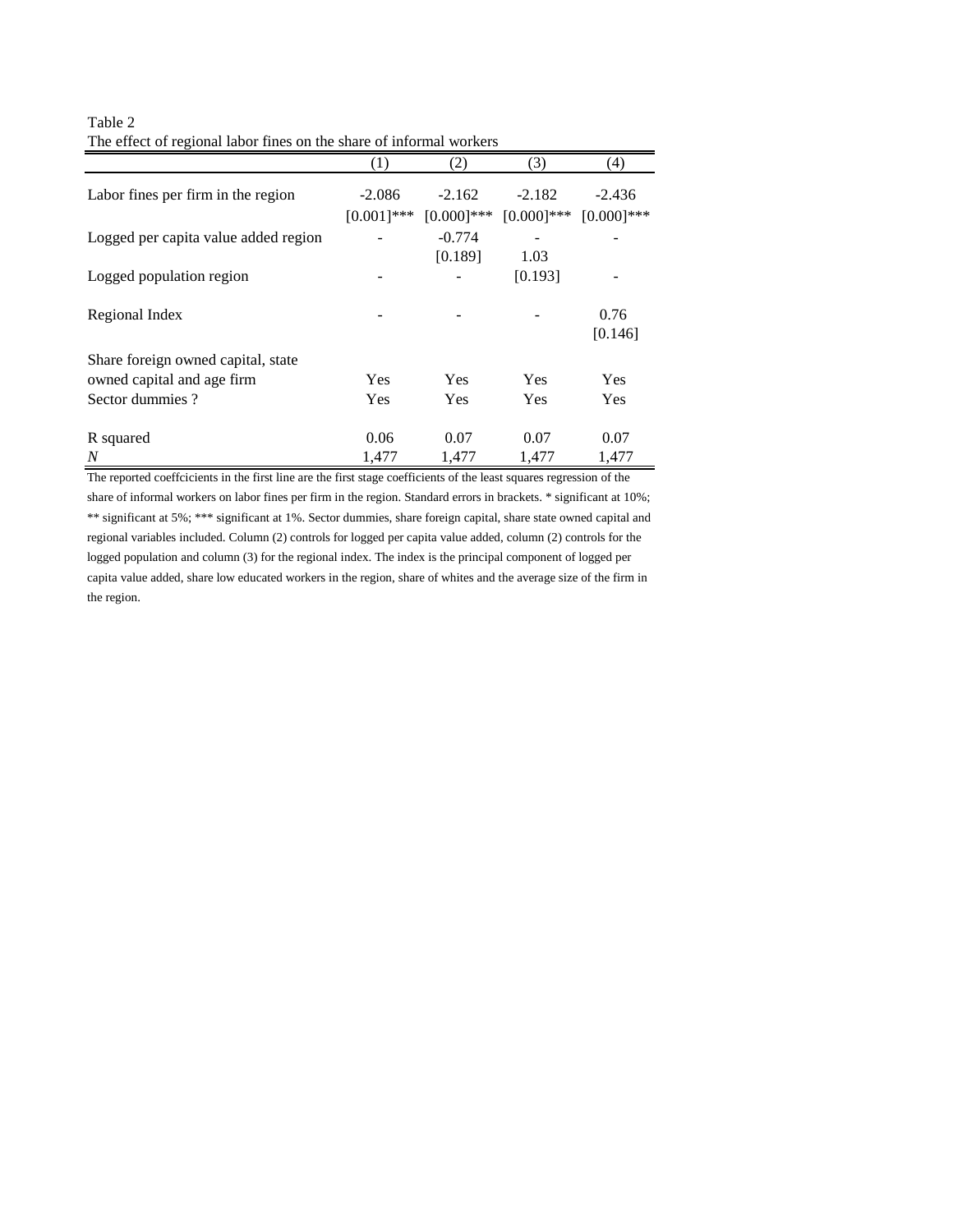| (1)            | $\left( 2\right)$ | (3)          | (4)     | $\boldsymbol{N}$ |
|----------------|-------------------|--------------|---------|------------------|
| <b>OLS</b>     | IV                | IV           | IV      |                  |
| $-0.007$       | 0.039             | 0.04         | 0.02    | 1,420            |
| $[0.000]$ ***  | $[0.029]$ **      | $[0.027]**$  | [0.123] |                  |
| $-0.006$       | 0.035             | 0.035        | 0.016   | 1,333            |
| $[0.000]$ ***  | $[0.028]$ **      | $[0.027]$ ** | [0.180] |                  |
| $-0.004$       | 0.031             | 0.03         | 0.029   | 1,370            |
| $[0.020]$ **   | [0.138]           | [0.145]      | [0.143] |                  |
| $-0.003$       | 0.024             | 0.024        | 0.01    | 1,471            |
| $[0.010]$ ***  | $[0.059]*$        | $[0.059]*$   | [0.336] |                  |
|                | Logged value      | Logged       |         |                  |
| N <sub>0</sub> | added             | population   |         |                  |
|                |                   |              |         | Regional Index   |

Table 3a : The effects of Labor Flexibility on Firm Outcomes in B

The coefficients in the table are the effects of having more informality on the different firm outcomes. p-values in brackets. \* significant at 10%; \*\* significant at 5%; \*\*\* significant at 1%. Column (1) reports the OLS results and columns (2) and (3) report the results instrumenting labor informality with the regional fines per firm. Column (2) controls for the logged of value added in the region and column (3) controls for the logged population. Industry dummies, share foreign owned capital, share state owned capital and age of the firm are included but coefficients not reported.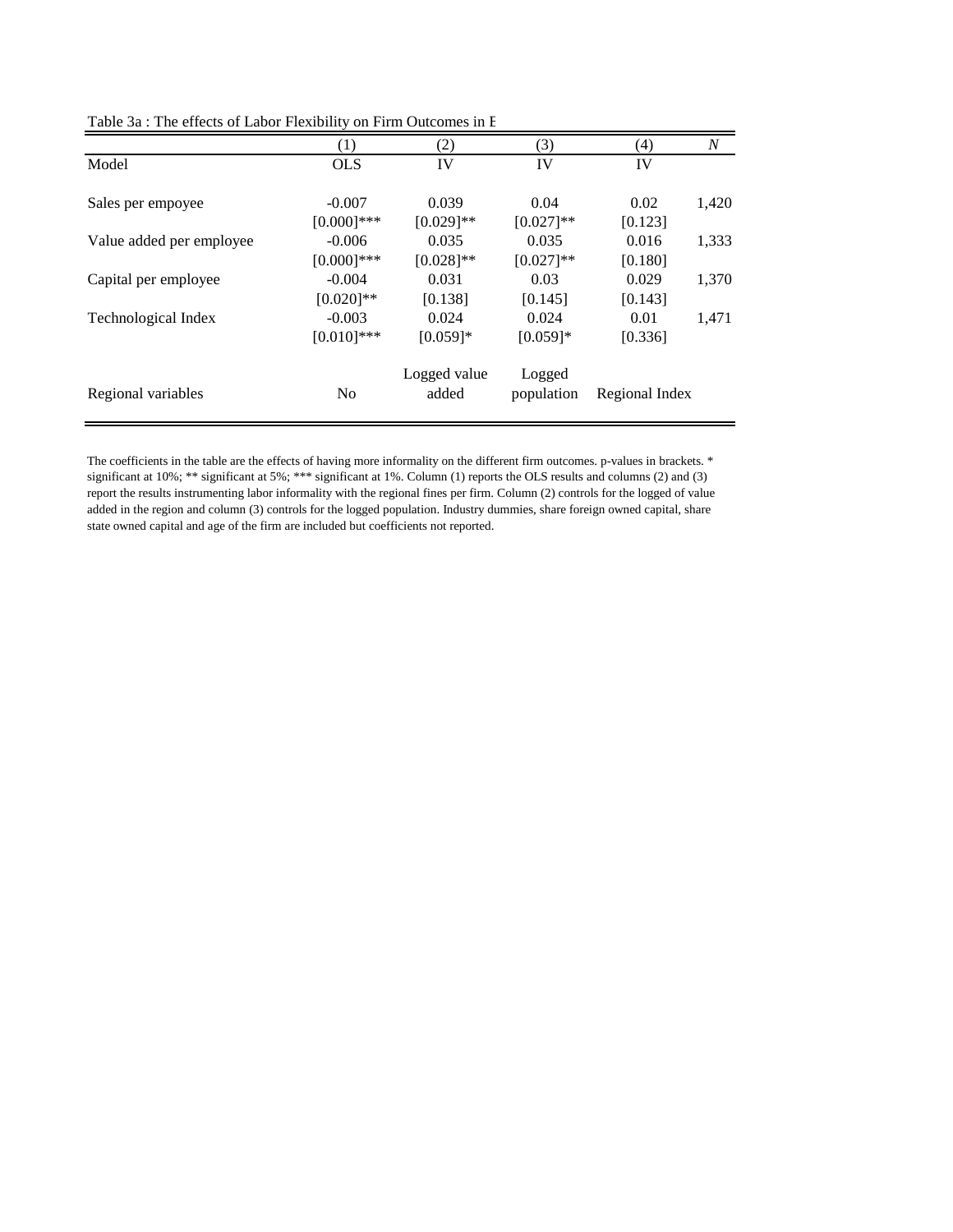|                        | (1)            | (2)           | (3)           | (4)            | N     |
|------------------------|----------------|---------------|---------------|----------------|-------|
| Model                  | <b>OLS</b>     | IV            | IV            | IV             |       |
| Wages per employee     | 0.002          | 0.125         | 0.127         | 0.071          | 1,405 |
|                        | [0.370]        | $[0.006]$ *** | $[0.006]$ *** | $[0.025]$ **   |       |
| Total employment       | $-0.008$       | 0.006         | 0.005         | 0.01           | 1,477 |
|                        | $[0.000]$ ***  | [0.610]       | [0.639]       | [0.405]        |       |
| Share educated workers | 0.011          | 0.362         | 0.365         | 0.22           | 1,472 |
|                        | [0.217]        | $[0.007]***$  | $[0.007]$ *** | $[0.041]$ **   |       |
|                        |                | Logged value  | Logged        |                |       |
| Regional variables     | N <sub>0</sub> | added         | population    | Regional Index |       |

Table 3b : The effects of Labor Flexibility on Firm Outcomes in B

The coefficients in the table are the effects of having more informality on the different firm outcomes. p-values in brackets. \* significant at 10%; \*\* significant at 5%; \*\*\* significant at 1%. Column (1) reports the OLS results and columns (2) and (3) report the results instrumenting labor informality with the regional fines per firm. Column (2) controls for the logged of value added in the region and column (3) controls for the logged population. Industry dummies, share foreign owned capital, share state owned capital and age of the firm are included but coefficients not reported.